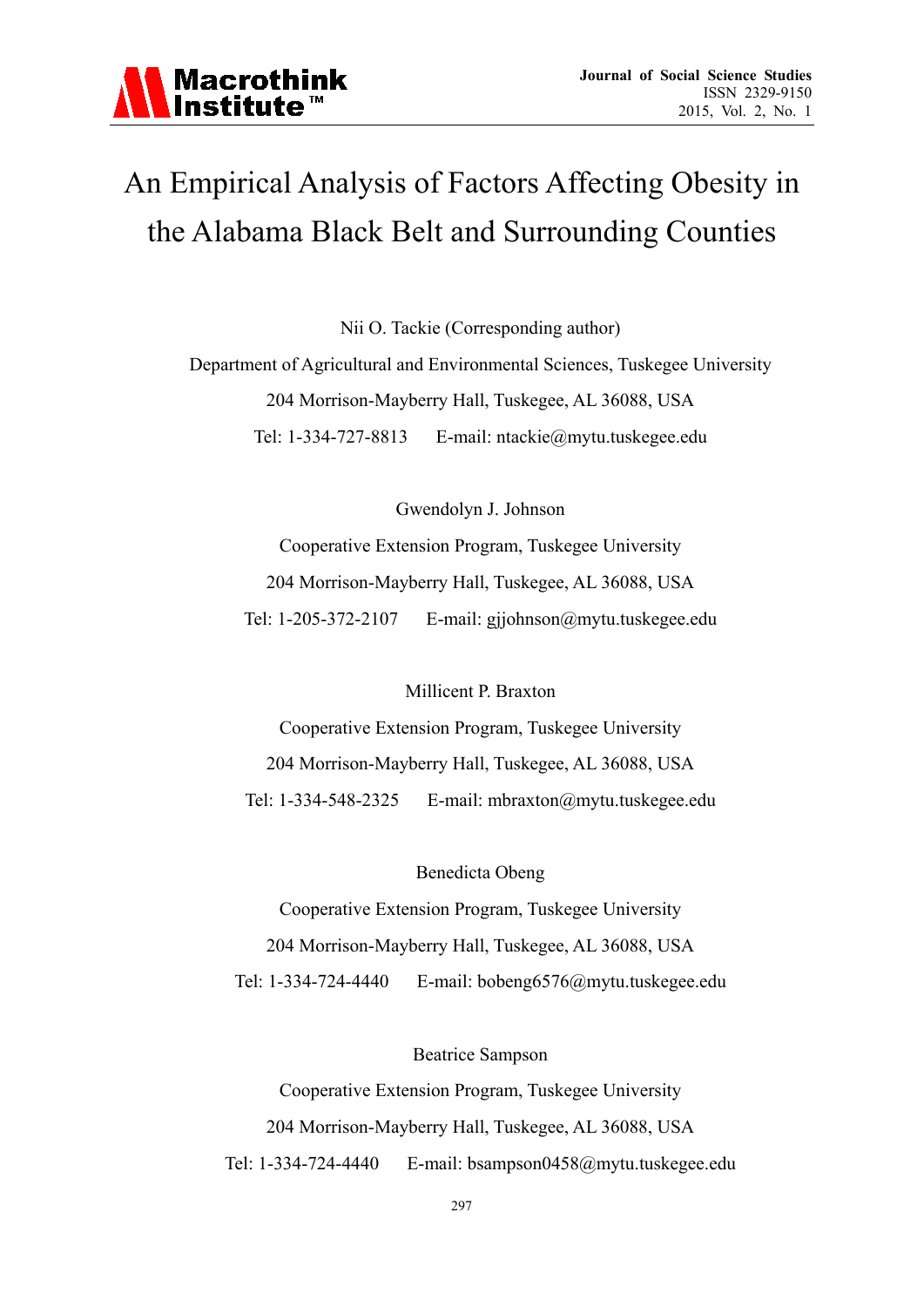

Received: November 13, 2014 Accepted: December 15, 2014 Published: December 16, 2014 doi:10.5296/jsss.v2i1.792 URL: http://dx.doi.org/10.5296/jsss.v2i1.6792

### **Abstract**

Overweight and obesity have been major challenges over the last several decades. The study analyzed factors affecting obesity in the Alabama Black Belt and surrounding counties. Using a questionnaire, data were obtained from a convenience sample of 273 participants from several counties, and analyzed using descriptive statistics and ordinal logit analysis. The results show that a majority of participants affirmed that nutritional claim factors, purchasing behavior/food product factors, food safety factors, and healthy lifestyle factors are related to obesity. The results also show that age, race/ethnicity, "light" labeled food, nutritional label, low content carbohydrate food, and price are contributing factors to obesity. Furthermore, regular fitness activity and eating fruits and vegetables regularly had negative relationships with obesity, and therefore, can contribute to lowering the prevalence of obesity. Consequently, it was recommended that these eight factors should be considered in obesity education programs for residents in the study area.

**Keywords:** Obesity, Overweight, Factors, Alabama Black Belt

### **1. Introduction**

According to the WHO (2014, p. 1), overweight and obesity are defined as "abnormal or excessive fat accumulation that may impair health." However, the Alabama Obesity Health Task Force (2005, p. 4) defined obesity as an "excessively high amount of body fat or adipose tissue in relation to lean body mass." WHO (2014) reported that obesity has almost doubled since 1980, and that in 2008, over 1.4 billion adults were overweight. Of this number, more than 200 million men and almost 300 million women were obese. On the whole, 35% and 11% of the adult population were, respectively, overweight and obese in 2008. WHO also reported that, in many countries, overweight and obesity kills more people than underweight does.

The Centers for Disease Control and Prevention [CDC] (2014a) stated that: (1) obesity is common, serious and costly, and (2) obesity affects some groups more than others. Regarding the former, the CDC intimated that over one-third of U.S. adults were obese; that obesity is related to several diseases, and the estimated annual medical cost linked to obesity in the U.S. was \$147 billion in 2008; adding that the costs for people who were obese was nearly \$1,430 higher compared to those who were of normal weight. Considering the latter, the CDC stated that Blacks have the highest rates of obesity, followed by Hispanics, Whites, and Asians; also that obesity is higher for middle-aged adults (40-59 years) than for younger (20-39 years) or older (60 years or older) adults. The CDC also mentioned that obesity prevalence appear linked to states and regions. For instance, in 2012, the top 13 states with most obesity prevalence were: Louisiana, Mississippi, Arkansas, West Virginia, Alabama, Oklahoma, South Carolina, Indiana, Kentucky, Michigan, Tennessee, Iowa, and Ohio, with prevalence of 30% or higher. In addition, prevalence of adult obesity was highest in the Midwest, 29.5%;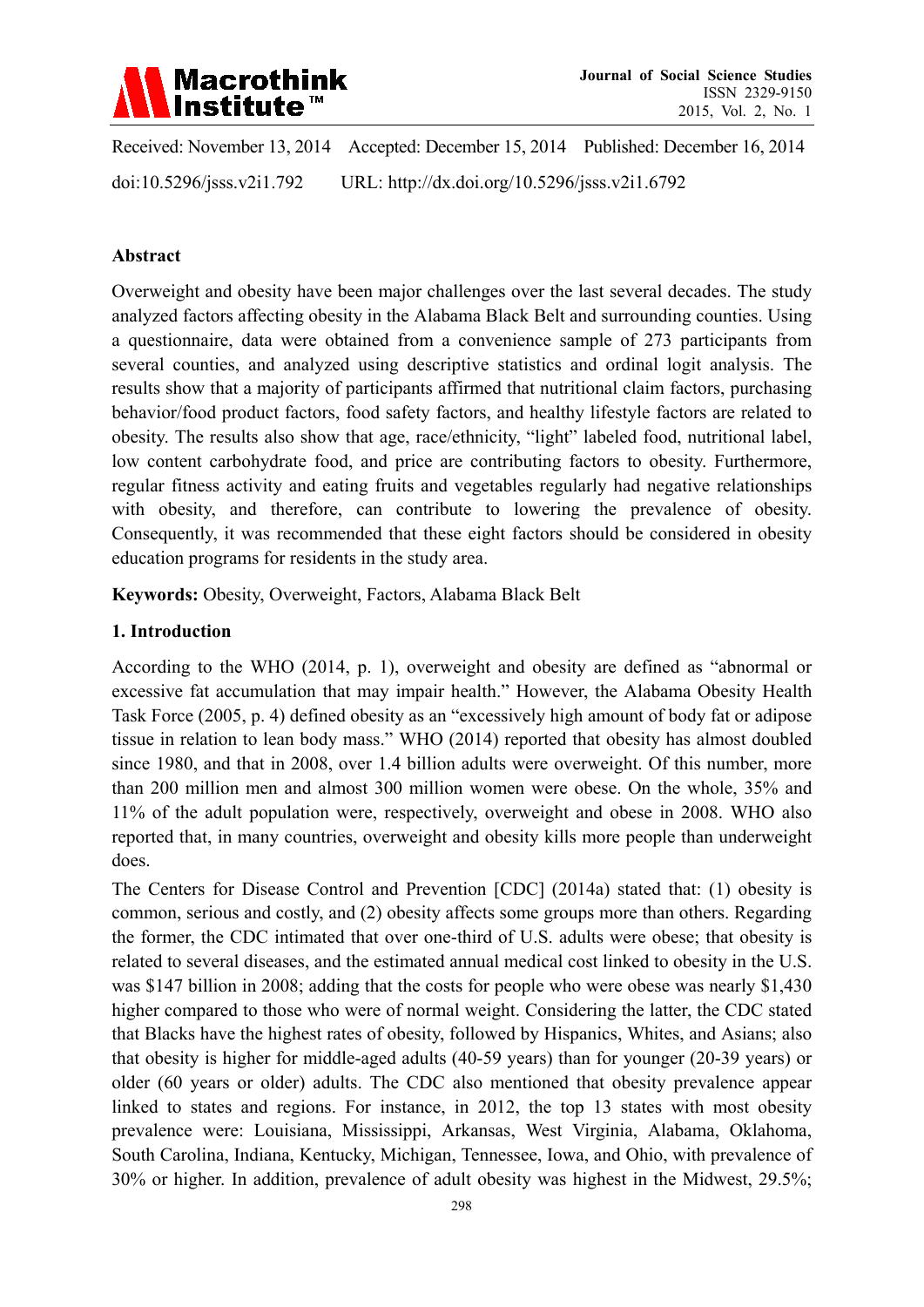

followed by the South, 29.4%; Northeast, 25.3%; and West 25.1%.

The Alabama Obesity Task Force (2005) also observed that disparities in overweight and obesity prevalence exist among various groups in society based on race/ethnicity, gender, age, and socioeconomic status. Consequently, overweight and obesity are common in minority populations and those with lower household incomes. The Task Force emphasized that the likelihood of adult obesity increases as overweight children grow older. It stressed that 50% of children who are overweight at age of 6 years will become overweight as adults; what's more, by adolescence, this probability increases to 80%.WHO (2014, p. 2) attributed the cause of overweight and obesity to an energy imbalance between caloric inflow and outflow. According to the WHO, globally, there has been: (1) an increase in the intake of energy-dense foods that are high in fat; and (2) a decrease in physical activity. It further stressed that overweight and obesity increase the risk for cardiovascular diseases (heart disease and stroke), diabetes, musculoskeletal disorders (especially osteoarthritis), and some cancers (endometrial, breast, and colon). It observed that overweight and obesity are preventable.

The CDC (2014a) reported that Alabama had a prevalence of obesity rate of 33%, in 2012, ranking as the fifth most obese state in the nation; still, in 2011, its prevalence rate was over 30%. Over time, most of the obesity prevalence is coming from the part of the State known as the Black Belt, representing mostly the South Central part of the State. The Center for Economics and Business Research (2014) identified these counties as: Barbour, Bullock, Butler, Choctaw, Crenshaw, Dallas, Greene, Hale, Lowndes, Macon, Marengo, Montgomery, Perry, Pike, Russell, Sumter, and Wilcox. The CDC (2014b) reported that these counties had aged adjusted obesity prevalence rates of 33.1%; 33.9%; 34.6%; 35.8%; 36.4%; 38.3%; 39.8%, and 39.9% for 2004, 2005, 2006, 2007, 2008, 2009, 2010, and 2011, respectively.

Furthermore, several factors are known to affect obesity. However, insofar as the authors are aware, there has not been any research, let alone empirical research, done on factors affecting obesity in the Alabama Black Belt. Therefore, a serious need exists to conduct such a study. Based on the preceding contention, the purpose of the study was to analyze factors affecting obesity in the Alabama Black Belt and surrounding counties. Specific objectives were to (1) identify and describe socioeconomic factors, (2) describe and assess other factors associated with obesity, (3) develop a model for obesity, and (4) estimate the extent to which the factors influence obesity.

### **2. Literature Review**

Previous studies have shown that several factors affect obesity. These factors include gender, race, age, education, income, nutrition, and physical activity, among others. For instance, Miljkovic, Nganje, & de Chastenet (2008) examined factors affecting the increase in obesity in the U.S. based on differential response to price, using multinomial logit analysis and data from the behavioral risk factor surveillance system (BRFSS), CDC, and USDA National Agricultural Statistics Service. The variables consisted of prices and other continuous, dummy, and count variables. Prices of sugar, potatoes, and whole milk were used as a proxy to reflect the consumption behavior of the respondents and their BMI categories: sugar represented the sweetner category; potatoes represented carbohydrate category; and whole milk represented the fat category. The continuous variables were: age, income, and education;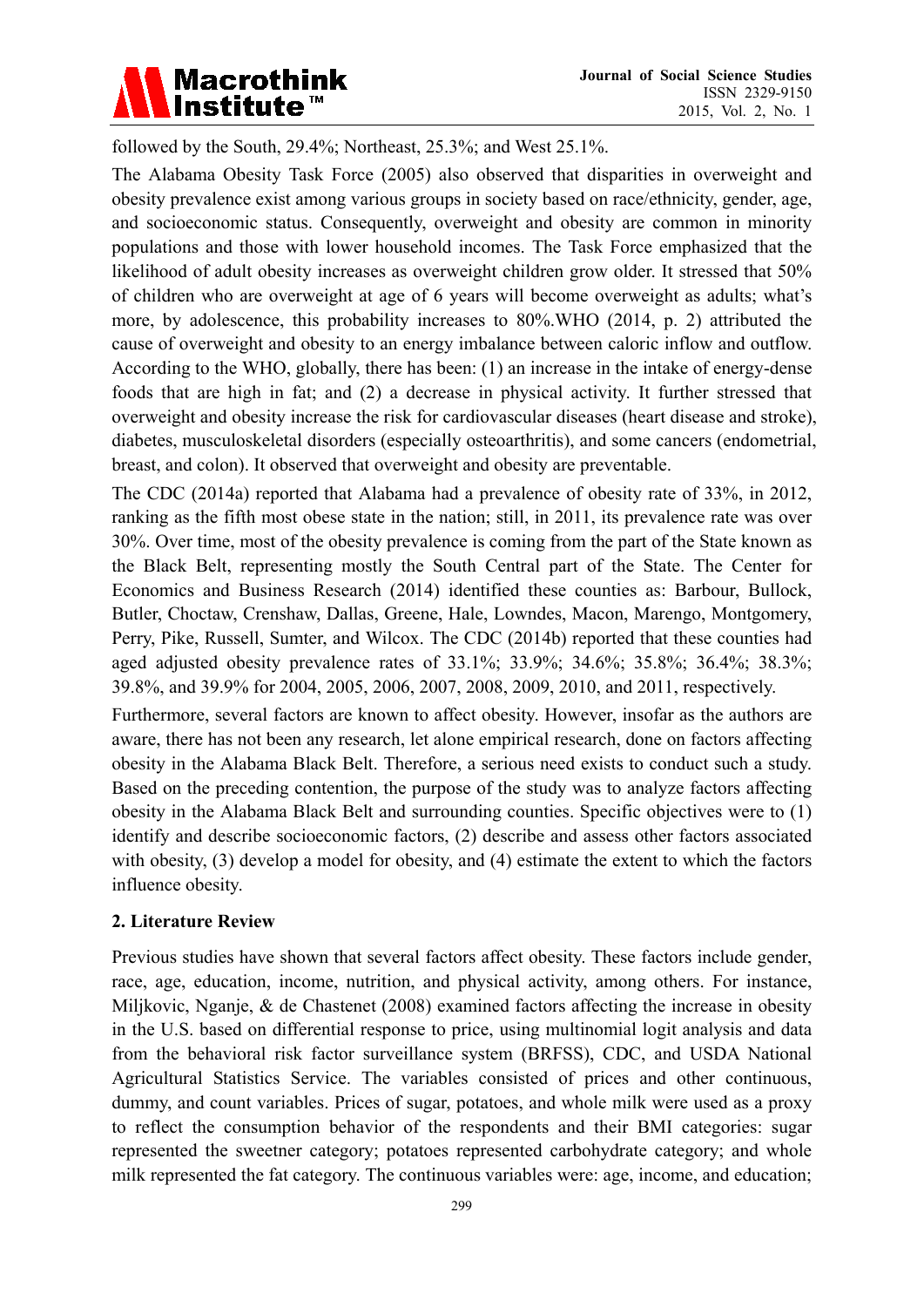

dummy variables were: gender, trend (time), regions, and races; and count variables were: fruit and vegetable consumption. Of their sample, 43% were of normal weight; 40% were overweight; and 17% were obese. Regarding prices, they reported that: (1) higher current prices of sugar significantly decreased the probability of being overweight and obese; however, the probability of being overweight and obese significantly increased with higher future prices of sugar; (2) current price of potatoes was significant and positive with being overweight and obese; the impact of historical and future prices for potatoes was negative and significant. That is, higher future potato prices will decrease probability of being overweight and obese through less consumption; and (3) higher current and future prices of milk will decrease prevalence of overweight and obesity.

Regarding consumption of fruits and vegetables, Miljkovic et al. (2008) also reported that as individuals consume less fruits and vegetables, the prevalence of overweight and obesity increase. Considering demographic continuous variables, they found that: (1) the prevalence of overweight and obesity increased with age, irrespective of gender; (2) as household income increased, consumers were less prone to be overweight and obese; also, (3) as education increased, consumers were less prone to be overweight and obese. Finally, considering demographic dummy variables, they found that: (1) the BMI trend was significant and positive for overweight and obese groups; (2) men were less likely to be obese than women; (3) generally, minorities were more prone to be overweight and obese compared to Whites, with the exception of Asians and Pacific Islanders; and (4) individuals from California (West) were less prone to be overweight and obese than those from Michigan (Midwest); too, individuals in Minnesota (Midwest) and Idaho (West) were less prone to be overweight and obese compared to those living in Michigan; on the contrary, individuals living in Texas (South), had the propensity to be overweight and obese compared to those living in Michigan.

Furthermore, Ogden, Lamb, Carroll, & Flegal (2010) analyzed obesity and socioeconomic status in adults in the U.S., 2005-2008, based on data from the national health and nutrition examination survey by the CDC, and focusing mainly on income and education. They found that among men, the prevalence of obesity was generally identical at all levels of income, but among minority men, those with higher incomes were more likely to be obese than those with lower income. Women with higher incomes, on the contrary, showed a higher propensity to be obese than women with lower incomes. In addition, they found that there was no significant association between obesity and education for men. However, for women, those with college degrees had a lower propensity to be obese relative to those with lower levels of education. They also found that, the prevalence of obesity has risen in adults at all levels of income and education over the last decade in the U.S.

Relatedly, Akil & Ahmad (2011) assessed the effects of socioeconomic factors on obesity rates in four southern states and Colorado, using BRFSS, Census Bureau, U.S. Department of Labor (DOL), and U.S. Department of Agriculture (USDA) data and regression analysis (PROC REG). They focused on gender, ethnicity, and geographic location (BRFSS); income level, percent below poverty level (Census Bureau); unemployment rates (DOL); and persons receiving food stamps (USDA). Like the previous authors, they also found that obesity rates had steeply increased in the U.S. over the last decade, 21.3% overall; Mississippi had the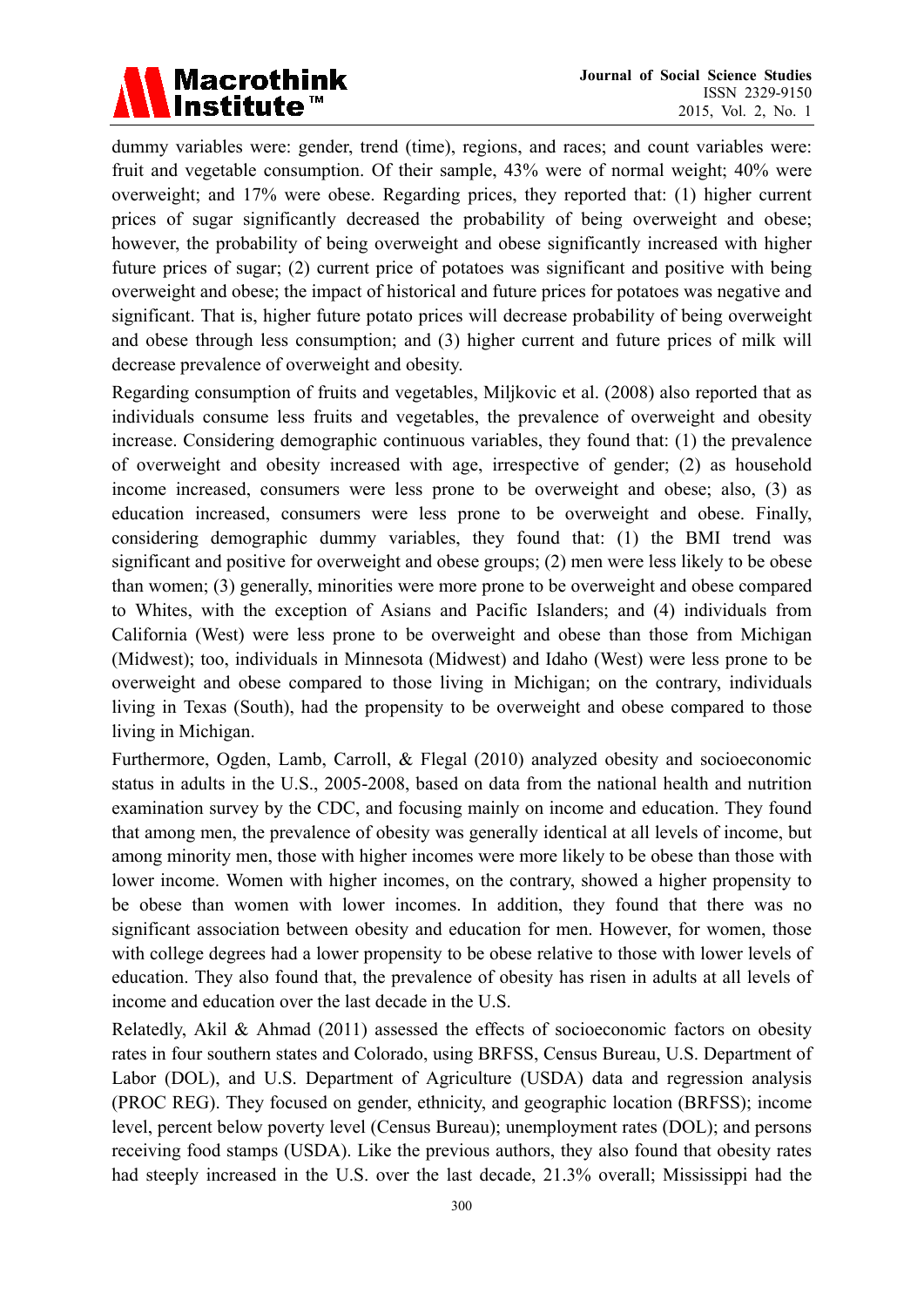

highest rate, 26.5%; followed by Alabama (25.2%); Louisiana (24.6%); Tennessee (23.8%); and Colorado (15.4%). The four southern states were significantly different in terms of obesity prevalence from Colorado. Also, obesity rates were higher for African Americans compared to other groups in all states; Mississippi had the highest rate (35.5%). The mean rate for males in the U.S. was 21.8%, and that for females was 20.8%. These rates were not significantly different from each other.

Additionally, Akil & Ahmad reported that poverty rates, percent of people receiving food stamps, and unemployment rates reflected significant differences over time. Colorado had the highest income level with a mean of \$48,158; the lowest percent of people below poverty, 10.1%; lowest unemployment rate, 4.7%; and lowest proportion of people receiving food stamps, 4.8%. These values were significant relative to those for the other four states. Mississippi reflected the lowest income level with a mean value of \$32,165; the highest proportion of people below poverty, 19.2%, and the highest rate of unemployment, 6.5%; whereas, Louisiana reflected the highest proportion of people receiving food stamps, 14.4%. In addition, the authors regressed percent of people receiving food stamps, unemployment rate, income level, and percent of people living below the poverty level on obesity, measured as BMI. The  $R^2$  was 0.77 or 77%, a very high variation in obesity due to the explanatory variables. When the explanatory variables were regressed singly (simple regressions), the  $R^2$ was 0.44 for percent of people living below the poverty level; 0.43 for percent of people receiving food stamps; 0.10 for unemployment rate; and 0.02 for income level, a very low correlation or variation for the latter; thus, income contributed little to the obesity rate.

Moreover, Noppa & Bengtsson (1980) assessed obesity in relation to socioeconomic status of women in Sweden, using a survey and multiple regression analysis. There were two clusters of respondents, married and single, and the independent variables for married were age, husband's social class, husband's income, husband's age, education, and number of children. The independent variables for singles were age, own social class, own income, education, and number of children. They reported that for married women, age, husband's social class, husband's income, education, and number of children were significant factors affecting obesity; however, for single women, age and own income were significant factors affecting obesity.

A study by Musaiger, Al-Mulla, & Al-Mannai (2000) investigated social, lifestyle and health factors associated with obesity among out-patients in Qatar, using interview and logit analysis. They found that age, gender, marital status, education, smoking status, and physical activity had relations with obesity, though not significant. Specifically, they found that the risk for obesity was more pronounced: (1) for older patients than younger patients; (2) for females than males; (3) for married persons than singles; (4) for those with higher educational levels than otherwise; (5) for smokers than non-smokers; and (6) for those who watched over two hours of television per day.

Also, Cavaliere & Banterle (2008) assessed economic factors affecting obesity in Italy, using logit regression analysis. They focused mainly on socio-demographic and individual attributes (age, gender, work, education, income, components of family, and food knowledge); nutritional claim attributes (contents of energy, fat, sugar, sodium, fiber-vitamin, light, presence of nutritional label, and use of nutritional labeled information); purchasing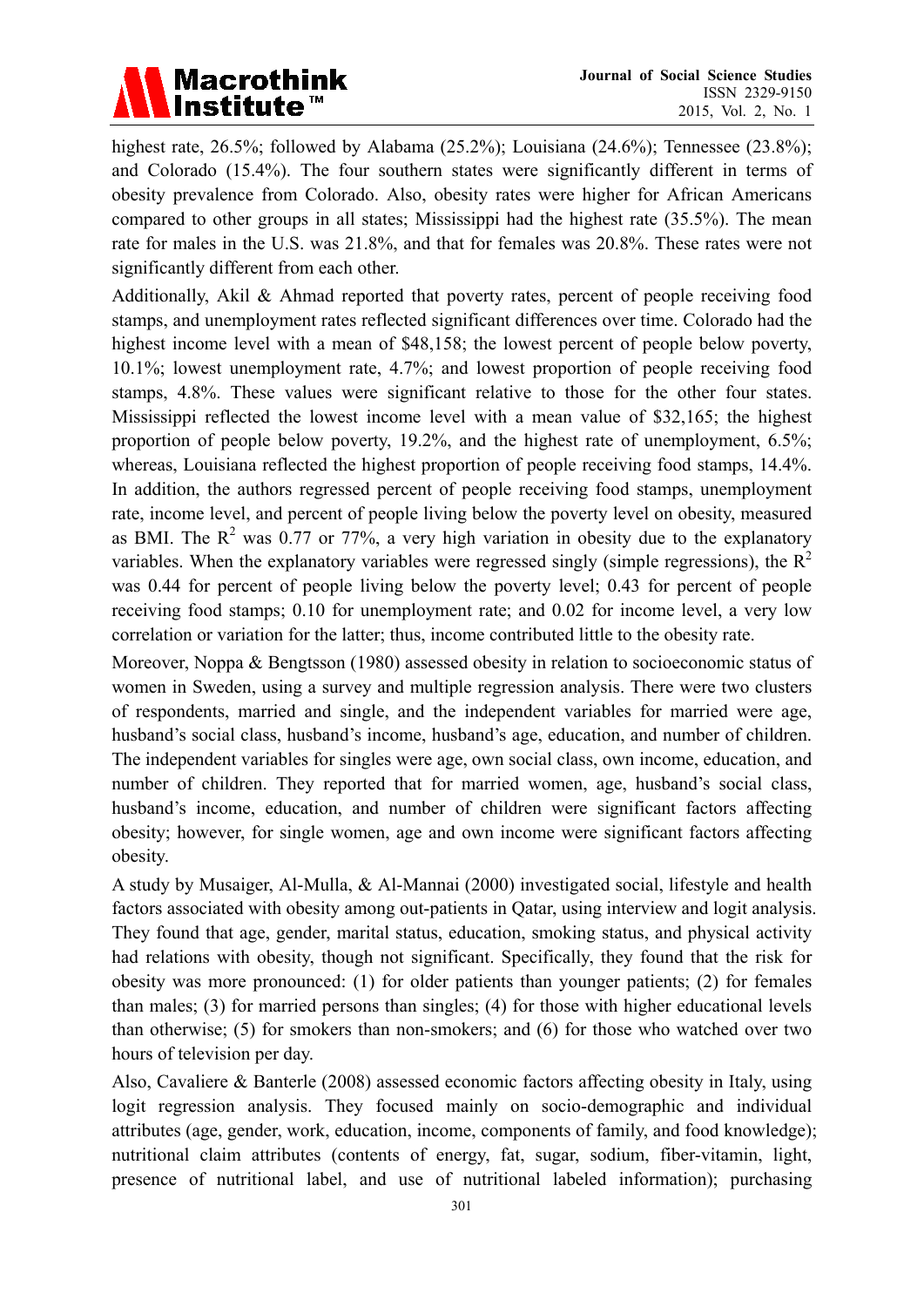

behavior/food product attributes (price, brand, flavor, nutritional properties, origin of products, traceability, and quality certification); food safety attributes (attention to food safety issues, expiry dates, and ingredients); and healthy lifestyle attributes (exercise, dietary habits, and smoking status). For socio-demographic variables, they found that obesity increased with age; was more likely to occur in men than women; had a negative relationship with education; and had no significant relationship with income. Also, regarding purchasing behavior variables, there was an inverse and significant effect for flavor and nutritional properties. There were no significant effects regarding nutritional claim variables, food safety variables, and healthy lifestyle variables.

Similarly, Banterle & Cavaliere (2009) assessed the social and economic determinants of obesity in Italy, using ordinal logit regression analysis. Again they focused on socio-demographic attributes (age, gender, work, education, income, components of family, and food knowledge); nutritional claims attributes (contents of energy, fat, sugar, sodium, fiber-vitamin, light, presence of nutritional label, and use of nutritional labeled information); purchasing behavior/food product attributes (price, brand, flavor, nutritional properties, origin of products, traceability, and quality certification); food safety attributes (attention to food safety issues, check expiry dates, and check ingredients); and healthy lifestyle attributes (exercise, dietary habits, and smoking status). The authors re-categorized some of the independent variables into three sub-categories, labeled as: factor (F)1, nutritional label and claims attributes (low energy, low fat, low sugar, low sodium, high fiber-vitamin, light, and nutritional label); F2, product quality attributes (nutritional properties, origin of products, traceability, certification of quality, and food safety); and F3, product marketing attributes (price, brand, and flavor). The researchers reported that obesity was significantly and positively affected by age and number of family members; and significantly and negatively affected by gender and education. In addition, obesity was significantly and negatively related to fitness activity; that is, participating in fitness activity decreased obesity. Moreover, product quality variables and product marketing variables had a negative and significant effect on obesity, meaning that attributes such as nutritional properties, origin, traceability, certification, food safety, price, brand, and flavor are less likely to influence the decisions of overweight and obese consumers. Nutritional label and claims variables did not have a significant effect on obesity.

Also, the National Obesity Observatory (2012) evaluated adult obesity and socioeconomic status in England, using interview and descriptive statistics. It focused on income, occupation, education, and residency. It reported that: (1) obesity for women increased steadily with decreasing household income; the difference in the prevalence between the highest and lowest income groups was significant. For men, the variations were smaller and the trend was less clear; (2) there was a strong association between obesity prevalence and occupation-based social class for both men and women. Those with professional occupations had a lower obesity prevalence than those in unskilled or lower occupations; (3) obesity prevalence was higher among men and women with lower educational levels; and (4) women living in more deprived areas had higher levels of obesity than those in less deprived areas; the pattern for men was not clear.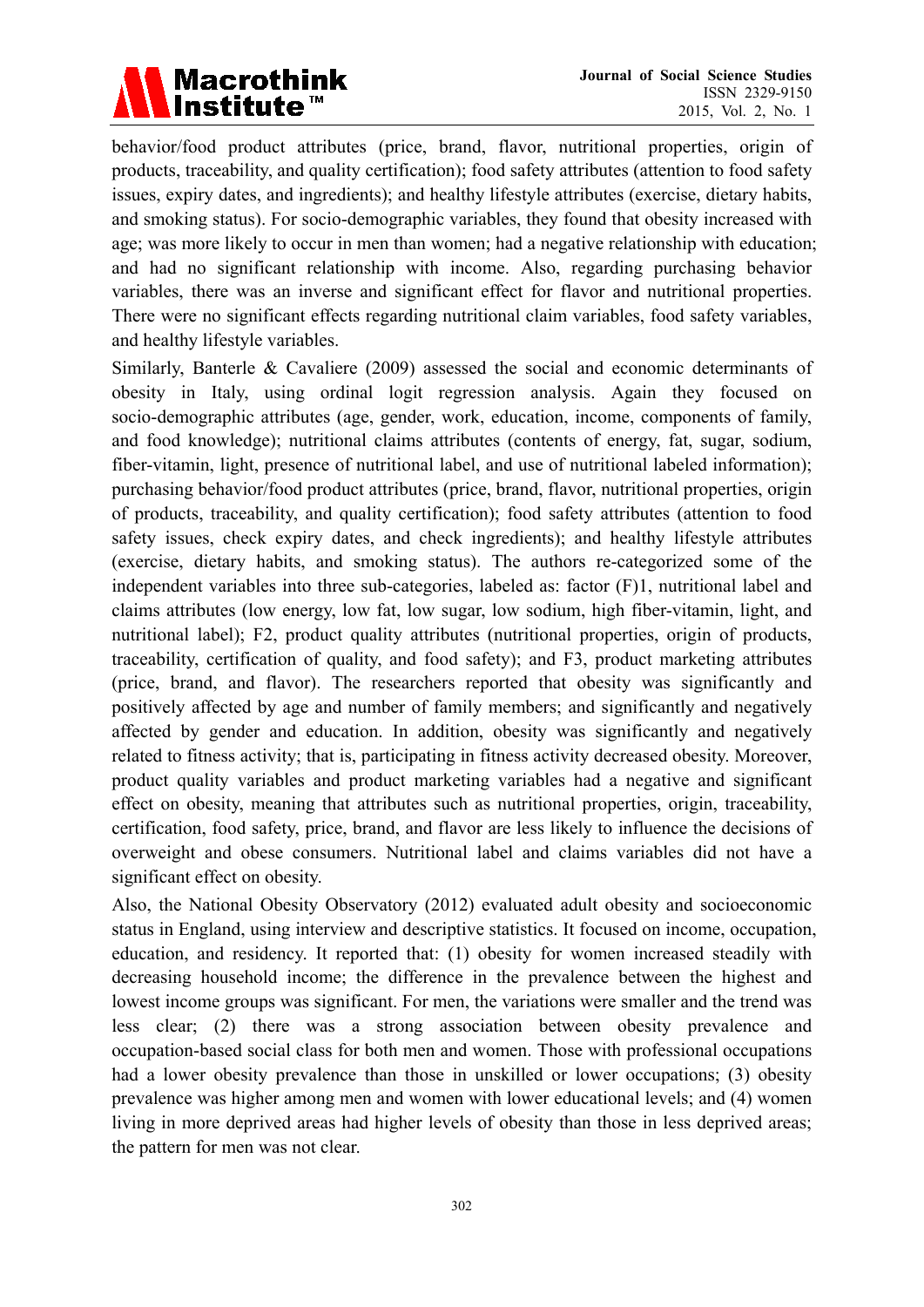

# **3. Methodology**

### *3.1 Data Collection*

A questionnaire was developed, using a format adapted from Banterle and Cavaliere (2009) with permission, and with some modifications. It was then used to collect the data for the study. It had five sections: nutritional claim attributes, purchasing behavior/food product attributes, food safety attributes, healthy lifestyle attributes, and demographic attributes. The questionnaire was submitted to the Human Subjects Committee of the Institution for approval before being administered. The questionnaire was administered to a convenience sample of residents from several Alabama Black Belt and surrounding counties, namely, from: Barbour, Bullock, Butler, Choctaw, Dallas, Greene, Hale, Lowndes, Macon, Marengo, Montgomery, Perry, Sumter, Wilcox (Black Belt Counties), Lee, Elmore, Chambers, Tallapoosa, and Autauga (surrounding counties).

The Black Belt and surrounding counties were chosen, because as indicated earlier, the CDC (2014a) stated that Alabama had obesity prevalence rate of 33% in 2012, ranking fifth in the nation; in 2011, its prevalence rate was over 30%. Also, CDC (2014b) attributed the high obesity prevalence rate to the Black Belt Counties, mainly in the South Central part of the state. Convenience sampling was adopted in this study, because of the lack of a known sampling frame from which subjects could be selected. The data were collected through interviews at various sites in the afore-mentioned counties, from summer 2012 to summer 2013. The total sample was 273; this was considered adequate for the study.

### *3.2 Data Analysis*

The data were analyzed by using descriptive statistics and ordinal logit regression analysis. The regression model used a modified version of the one used by Banterle & Cavaliere (2009), and is stated as follows:

$$
C_j(X_i) = \ln[P(Y>j|X_i)/P(Y \le j|X_i)] = \beta_1 X_{i1} + ... + \beta_n X_{in} - \tau_j + 1
$$
\n(1)

Where:

 $C_i(X_i)$  = cumulative odds of being at or below category j of an ordinal variable with k categories,  $1 \leq j \leq k-1$ 

i = number of participants considered

 $j =$  score for a category

 $Y =$  dependent variable

n = number of independent variables

 $X_i$  = independent variables

 $\beta_i$  = coefficients

 $\tau$  = cut points between categories

The empirical model is stated as:

$$
\ln(PBMI > j/PBMI \le j) = \beta_1 SEF + \beta_2 NCF + \beta_3 PBF + \beta_4 FSF + \beta_5 HLF - \tau + 1
$$
 (2)

Where:

 $ln(PBMI > i/PBMI \leq i)$  = cumulative odds of being at or below a body mass index (BMI)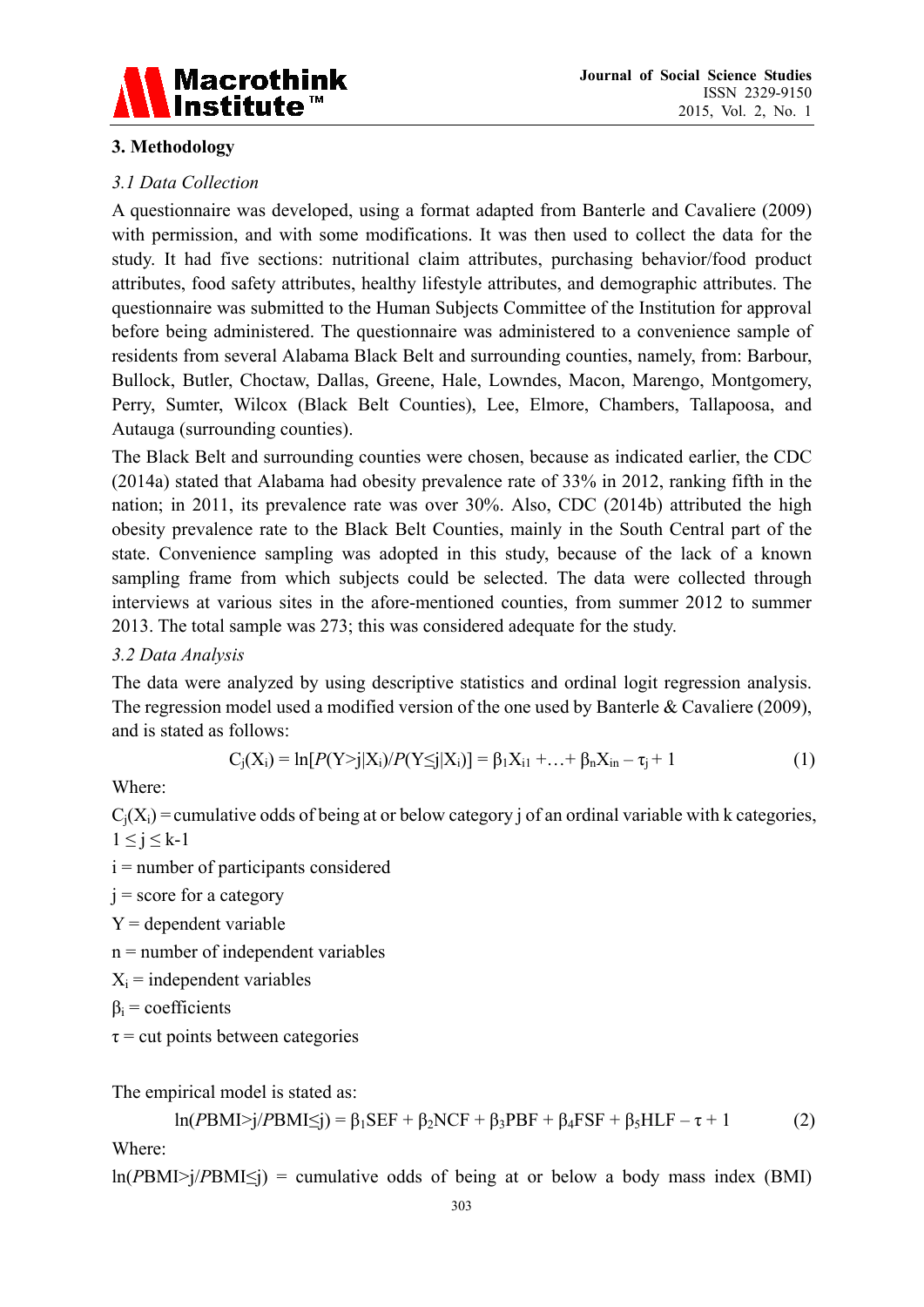

category.

- SEF = Socioeconomic factors
- NCF = Nutritional claim factors
- PBF = Purchasing behavior/food product factors
- FSF = Food safety factors
- $HLF =$  Healthy lifestyles factors

In brief, the estimated model hypothesizes that obesity is influenced by socioeconomic factors; nutritional claim factors; purchasing behavior/food product factors; food safety factors; and healthy lifestyle factors. It was assumed that the expected signs of the independent variables were not known a priori. The details of the variable names and descriptions used for the model are shown in Tables 1 and 2.

In the study, obesity was measured as BMI (and it is the dependent variable). According to the CDC (2011), the BMI is generally a reliable measure of body fatness. It emphasized that although the BMI does not directly determine body fat, it associates closely with measures of body fat. BMI can be calculated in two ways, either metric (kilograms and meters squared) or English (pounds and inches squared). The two formulas are as follows:

Metric:

$$
BMI = wt (kg)/[ht (m)]2
$$
 (3)

English:

$$
BMI = wt (lb)/[ht (in)]2 × 703
$$
 (4)

The CDC explained that BMI is interpreted using weight categories that are identical for adults, ages 20 years or older. Subjects were allowed to self-report their heights (in inches) and weights (in pounds) and these were used to calculate the BMIs. Table 2 provides a summary of the weight categories, indices, and various descriptions. The ordinal logistic regression analysis was run for the model, using  $SPSS12.0^\circ$  (MapInfo Corporation, Troy, NY). The criteria used to assess the model were the model chi-square, beta coefficients, and *p* values.

### **4. Results and Discussion**

### *4.1 Descriptive Results*

Table 3 shows the socioeconomic attributes of the respondents. About 69% were females and 31% were males; 79% were Blacks; 58% were 44 years or younger, whereas 42% were over 44 years. Considering education and income, 61% had, at least a two-year college education, while 39% had high school education or less; 64% earned \$30,000 or less and 36% earned over \$30,000. Also, 57% were single or married/cohabiting without children in the household, and 43% were single parents or married/cohabiting with at least one child. The socioeconomic attributes reflected a higher proportion of females than males; a higher proportion of Blacks than Whites; a higher proportion with at least some college education or two-year degree than otherwise; a higher proportion earning less than \$30,000 than otherwise; and a higher proportion living with no child at home than otherwise. Moreover, the BMI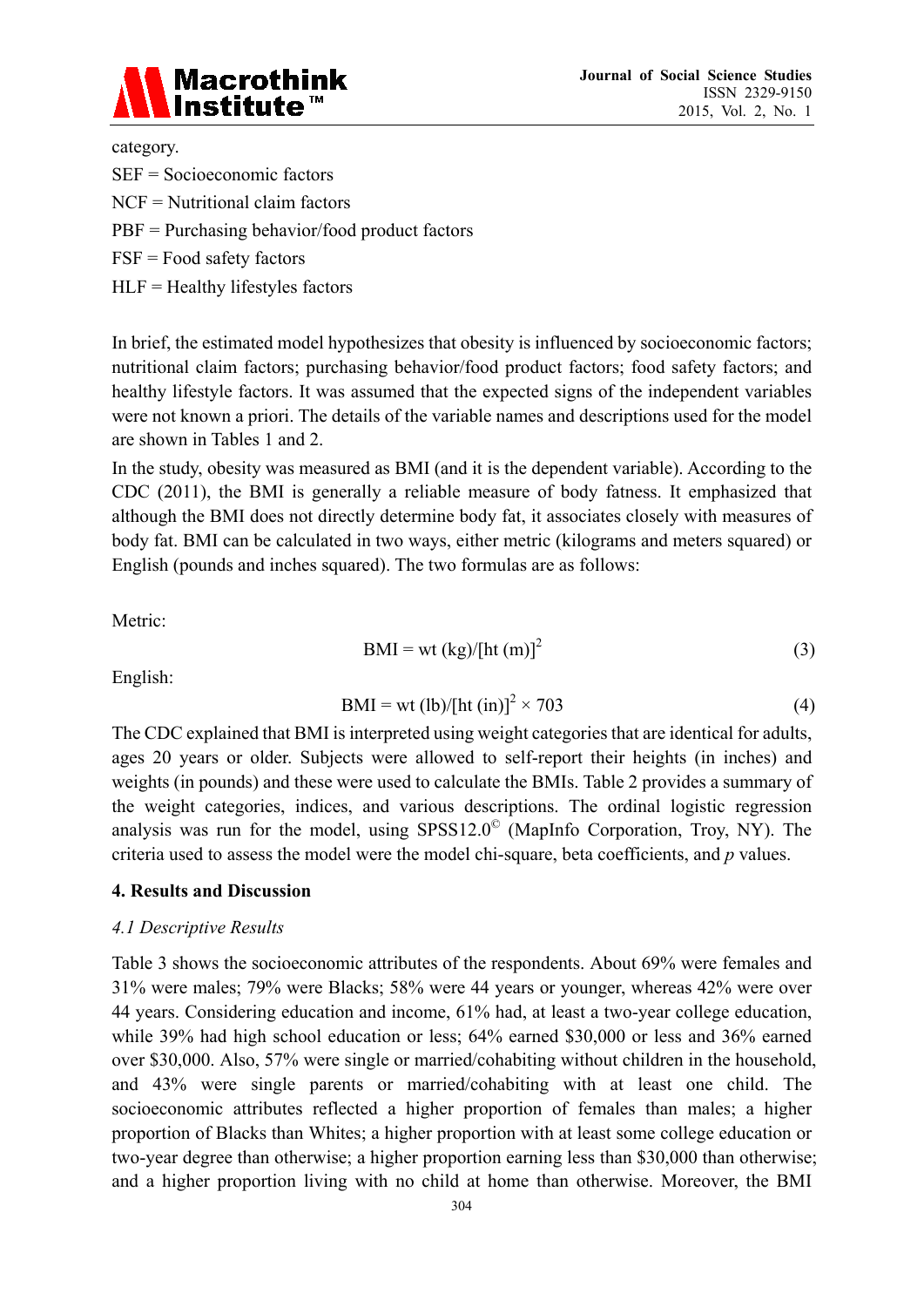

proportions showed that 27% were of normal weight, 31% were overweight, and 39% were obese.

| Variable                         | Description                        | Mean | <b>Standard Deviation</b> |
|----------------------------------|------------------------------------|------|---------------------------|
| <b>Socioeconomic Factors</b>     |                                    |      |                           |
| Gender                           | $0$ = male                         | 0.69 | 0.46                      |
|                                  | $1 = female$                       |      |                           |
| Race/ethnicity                   | $1 =$ other                        | 2.76 | 0.49                      |
|                                  | $2 =$ White                        |      |                           |
|                                  | $3 = Black$                        |      |                           |
| Age                              | $1 = 20 - 24$                      | 3.35 | 1.57                      |
|                                  | $2 = 25 - 34$                      |      |                           |
|                                  | $3 = 35 - 44$                      |      |                           |
|                                  | $4 = 45 - 54$                      |      |                           |
|                                  | $5 = 55 - 64$                      |      |                           |
|                                  | $6 = 65$ and above                 |      |                           |
| Education                        | $1 =$ elementary/middle            | 3.32 | 1.30                      |
|                                  | $2 =$ high school/GED              |      |                           |
|                                  | $3 = two-year/technical$           |      |                           |
|                                  | $4 =$ some college                 |      |                           |
|                                  | $5 =$ college degree               |      |                           |
| Household income                 | $1 = $10,000$ or less              | 3.18 | 1.88                      |
|                                  | $2 = $10,001 - 20,000$             |      |                           |
|                                  | $3 = $20,001 - 30,000$             |      |                           |
|                                  | $4 = $30,001 - 40,000$             |      |                           |
|                                  | $5 = $40,001 - 50,000$             |      |                           |
|                                  | $6 = $50,001 - 60,000$             |      |                           |
|                                  | $7 =$ more than \$60,000           |      |                           |
| Marital status                   | $1 =$ single, living alone         | 2.27 | 1.20                      |
|                                  | $2 =$ married/cohabiting, no child |      |                           |
|                                  | $3 =$ single parent, a child       |      |                           |
|                                  | $4 =$ married/cohabiting, a child  |      |                           |
| <b>Nutritional Claim Factors</b> |                                    |      |                           |
| Carbohydrate                     | $0 =$ strongly disagree            | 2.69 | 1.12                      |
|                                  | $1 =$ disagree                     |      |                           |
|                                  |                                    | 20c  |                           |

Table 1. Variable Definitions and Description of Data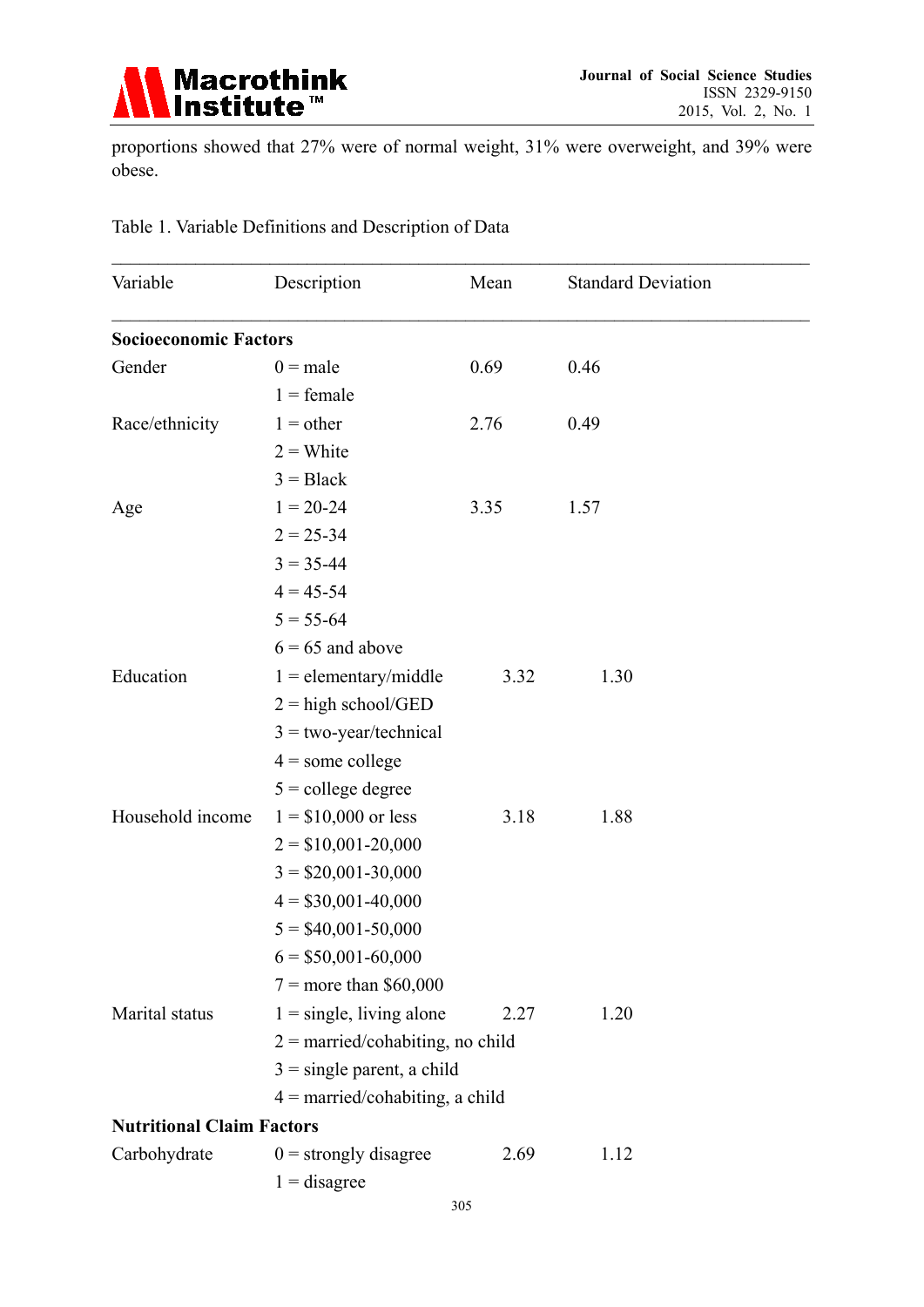

|                   | $2$ = neutral                                   |      |      |
|-------------------|-------------------------------------------------|------|------|
|                   | $3 = \text{agree}$                              |      |      |
|                   | $4 =$ strongly agree                            |      |      |
| Fat               | $0 =$ strongly disagree                         | 2.76 | 1.06 |
|                   | $1 =$ disagree                                  |      |      |
|                   | $2$ = neutral                                   |      |      |
|                   | $3 = \text{agree}$                              |      |      |
|                   | $4 =$ strongly agree                            |      |      |
| Sugar             | $0 =$ strongly disagree                         | 2.68 | 1.15 |
|                   | $1 =$ disagree                                  |      |      |
|                   | $2$ = neutral                                   |      |      |
|                   | $3 = \text{agree}$                              |      |      |
|                   | $4 =$ strongly agree                            |      |      |
| Sodium            | $0 =$ strongly disagree                         | 2.85 | 1.03 |
|                   | $1 =$ disagree                                  |      |      |
|                   | $2$ = neutral                                   |      |      |
|                   | $3 = \text{agree}$                              |      |      |
|                   | $4 =$ strongly agree                            |      |      |
| Fiber/vitamin     | $0 =$ strongly disagree                         | 2.86 | 1.01 |
|                   | $1 =$ disagree                                  |      |      |
|                   | $2$ = neutral                                   |      |      |
|                   | $3 = \text{agree}$                              |      |      |
|                   | $4 =$ strongly agree                            |      |      |
| Light             | $0 =$ strongly disagree                         | 2.45 | 1.04 |
|                   | $1 =$ disagree                                  |      |      |
|                   | $2$ = neutral                                   |      |      |
|                   | $3 = \text{agree}$                              |      |      |
|                   | $4 =$ strongly agree                            |      |      |
| Label presence    | $0 =$ strongly disagree                         | 3.06 | 0.96 |
|                   | $1 =$ disagree                                  |      |      |
|                   | $2$ = neutral                                   |      |      |
|                   | $3 = \text{agree}$                              |      |      |
|                   | $4 =$ strongly agree                            |      |      |
| Label information | $0 = no$                                        | 0.65 | 0.56 |
|                   | $1 = yes$                                       |      |      |
|                   | <b>Purchasing Behavior/Food Product Factors</b> |      |      |
| Price             | $0 =$ strongly disagree                         | 3.24 | 0.94 |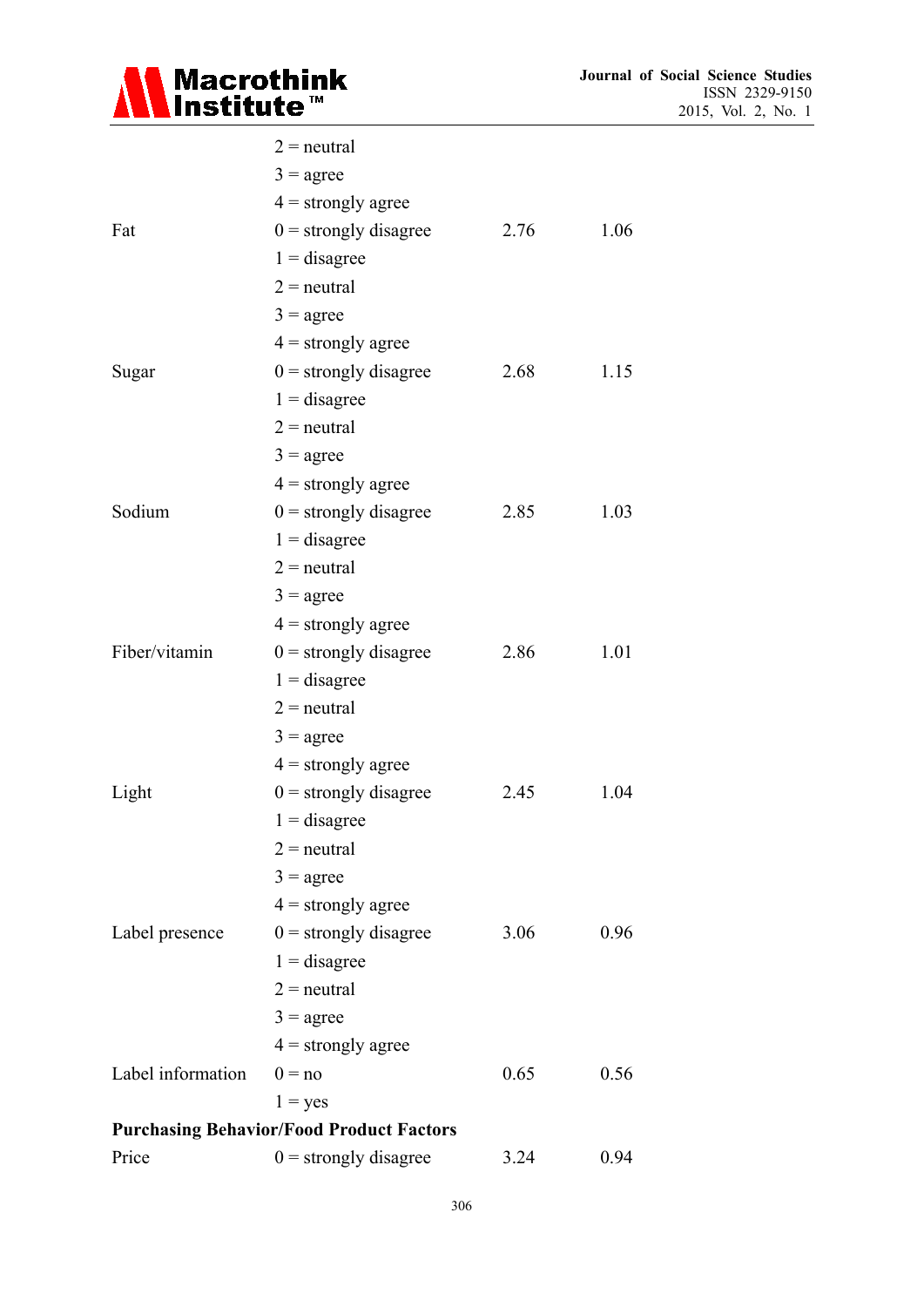

|                            | $1 =$ disagree          |      |      |
|----------------------------|-------------------------|------|------|
|                            | $2$ = neutral           |      |      |
|                            | $3 = \text{agree}$      |      |      |
|                            | $4 =$ strongly agree    |      |      |
| <b>Brand</b>               | $0 =$ strongly disagree | 2.41 | 1.04 |
|                            | $1 =$ disagree          |      |      |
|                            | $2$ = neutral           |      |      |
|                            | $3 = \text{agree}$      |      |      |
|                            | $4 =$ strongly agree    |      |      |
| Flavor                     | $0 =$ strongly disagree | 3.22 | 0.79 |
|                            | $1 =$ disagree          |      |      |
|                            | $2$ = neutral           |      |      |
|                            | $3 = \text{agree}$      |      |      |
|                            | $4 =$ strongly agree    |      |      |
| Properties                 | $0 =$ strongly disagree | 2.91 | 0.97 |
|                            | $1 =$ disagree          |      |      |
|                            | $2$ = neutral           |      |      |
|                            | $3 = \text{agree}$      |      |      |
|                            | $4 =$ strongly agree    |      |      |
| Origin                     | $0 =$ strongly disagree | 2.49 | 1.06 |
|                            | $1 =$ disagree          |      |      |
|                            | $2$ = neutral           |      |      |
|                            | $3 = \text{agree}$      |      |      |
|                            | $4 =$ strongly agree    |      |      |
| Traceability               | $0 =$ strongly disagree | 2.55 | 1.10 |
|                            | $1 =$ disagree          |      |      |
|                            | $2$ = neutral           |      |      |
|                            | $3 = \text{agree}$      |      |      |
|                            | $4 =$ strongly agree    |      |      |
| Certification              | $0 =$ strongly disagree | 2.88 | 0.98 |
|                            | $1 =$ disagree          |      |      |
|                            | $2$ = neutral           |      |      |
|                            | $3 = \text{agree}$      |      |      |
|                            | $4 =$ strongly agree    |      |      |
| <b>Food Safety Factors</b> |                         |      |      |
| Food Safety                | $0 =$ strongly disagree | 3.29 | 2.49 |
|                            | $1 =$ disagree          |      |      |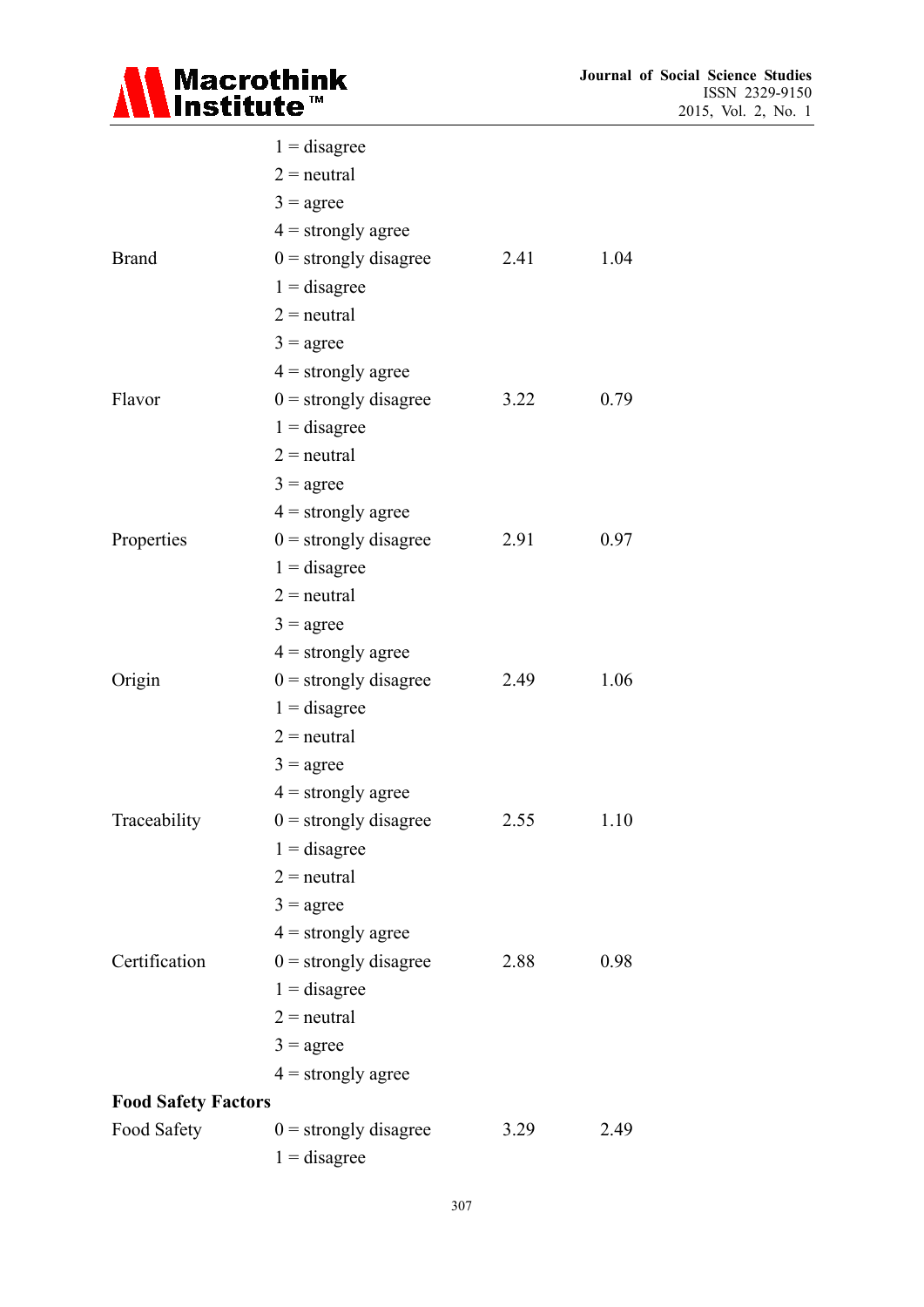

|                                  | $2$ = neutral        |      |      |  |
|----------------------------------|----------------------|------|------|--|
|                                  | $3 = \text{agree}$   |      |      |  |
|                                  | $4 =$ strongly agree |      |      |  |
| <b>Expiry Date</b>               | $0 = no$             | 0.92 | 0.27 |  |
|                                  | $1 = yes$            |      |      |  |
| Ingredients                      | $0 = no$             | 0.64 | 0.48 |  |
|                                  | $1 = yes$            |      |      |  |
| <b>Healthy Lifestyle Factors</b> |                      |      |      |  |
| <b>Fitness Activity</b>          | $0 = no$             | 0.54 | 0.50 |  |
|                                  | $1 = yes$            |      |      |  |
| Smoke                            | $0 = no$             | 0.18 | 0.39 |  |
|                                  | $1 = yes$            |      |      |  |
| Fruits and Vegetables $0 = no$   |                      | 0.86 | 0.34 |  |
|                                  | $1 = yes$            |      |      |  |
|                                  |                      |      |      |  |

Table 2. Description of BMI Categories and Variable Definitions

| Category    | BMI          | Description    | Mean | <b>Standard Deviation</b> |
|-------------|--------------|----------------|------|---------------------------|
| Underweight | Below 18.5   |                | 3.05 | 0.89                      |
| Normal      | 18.5-24.9    | $\overline{2}$ |      |                           |
| Overweight  | 25.0-29.9    | 3              |      |                           |
| Obese       | 30 and above | 4              |      |                           |

Table 4 presents the responses regarding nutritional claim attributes. About 58% of respondents agreed or strongly agreed that choosing a food that has low carbohydrate content was important to them. Also, 66% agreed or strongly agreed that choosing a food that has low fat content/fat free was important to them. Exactly 63% agreed or strongly agreed that choosing a food that has low sugar content/sugar free was important to them. Approximately 67% agreed or strongly agreed that choosing a food that has low sodium content/sodium free was important to them. Furthermore, another 67% agreed or strongly agreed that choosing a food that has high fiber/vitamin content was important to them. Almost 49% agreed or strongly agreed that choosing a food that is labeled "light" was important to them. Nearly 76% agreed or strongly agreed that choosing a food that has its nutritional label was important to them. Not surprisingly, therefore, almost 62% affirmed that before purchasing a food item they checked its nutritional label information.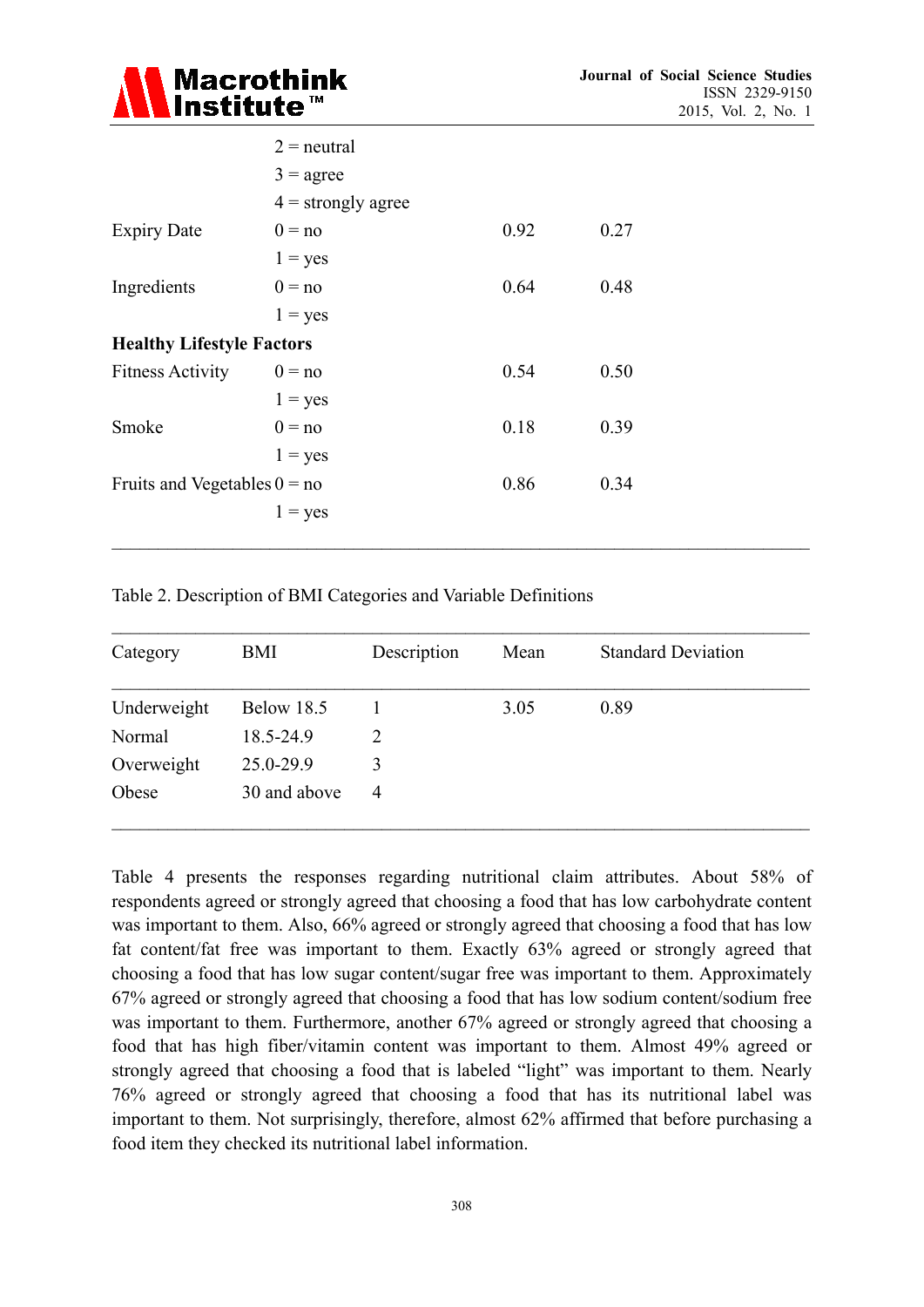

# Table 3. Responses Regarding Selected Socioeconomic Factors

| Variable                            | Frequency | Percent |
|-------------------------------------|-----------|---------|
| Gender                              |           |         |
| Male                                | 85        | 31.1    |
| Female                              | 188       | 68.9    |
| Race/Ethnicity                      |           |         |
| <b>Black</b>                        | 216       | 79.1    |
| White                               | 49        | 17.9    |
| Other                               | 8         | 2.9     |
| Age                                 |           |         |
| $18-24$ years                       | 39        | 14.3    |
| $25-34$ years                       | 50        | 18.3    |
| 35-44 years                         | 68        | 24.9    |
| 45-54 years                         | 38        | 13.9    |
| 55-64 years                         | 48        | 17.6    |
| 65 years or older                   | 30        | 11.0    |
| <b>Education</b>                    |           |         |
| Middle School or Below              | 7         | 2.6     |
| High School Graduate/GED            | 100       | 36.6    |
| Two-Year/Technical College Degree   | 43        | 15.8    |
| Some College                        | 45        | 16.5    |
| <b>College Degree</b>               | 78        | 28.6    |
| <b>Annual Household Income</b>      |           |         |
| \$10,000 or less                    | 57        | 20.9    |
| \$10,001-20,000                     | 68        | 24.9    |
| \$20,001-30,000                     | 49        | 17.9    |
| \$30,001-40,000                     | 34        | 12.5    |
| \$40,001-50,000                     | 23        | 8.4     |
| \$50,001-60,000                     | 17        | 6.2     |
| Over 60,000                         | 25        | 9.2     |
| <b>Marital Status</b>               |           |         |
| Single, living alone                | 106       | 38.8    |
| Married/Cohabiting without children | 50        | 18.3    |
| Single with at least one child      | 53        | 19.4    |
| Married/Cohabiting with at least    |           |         |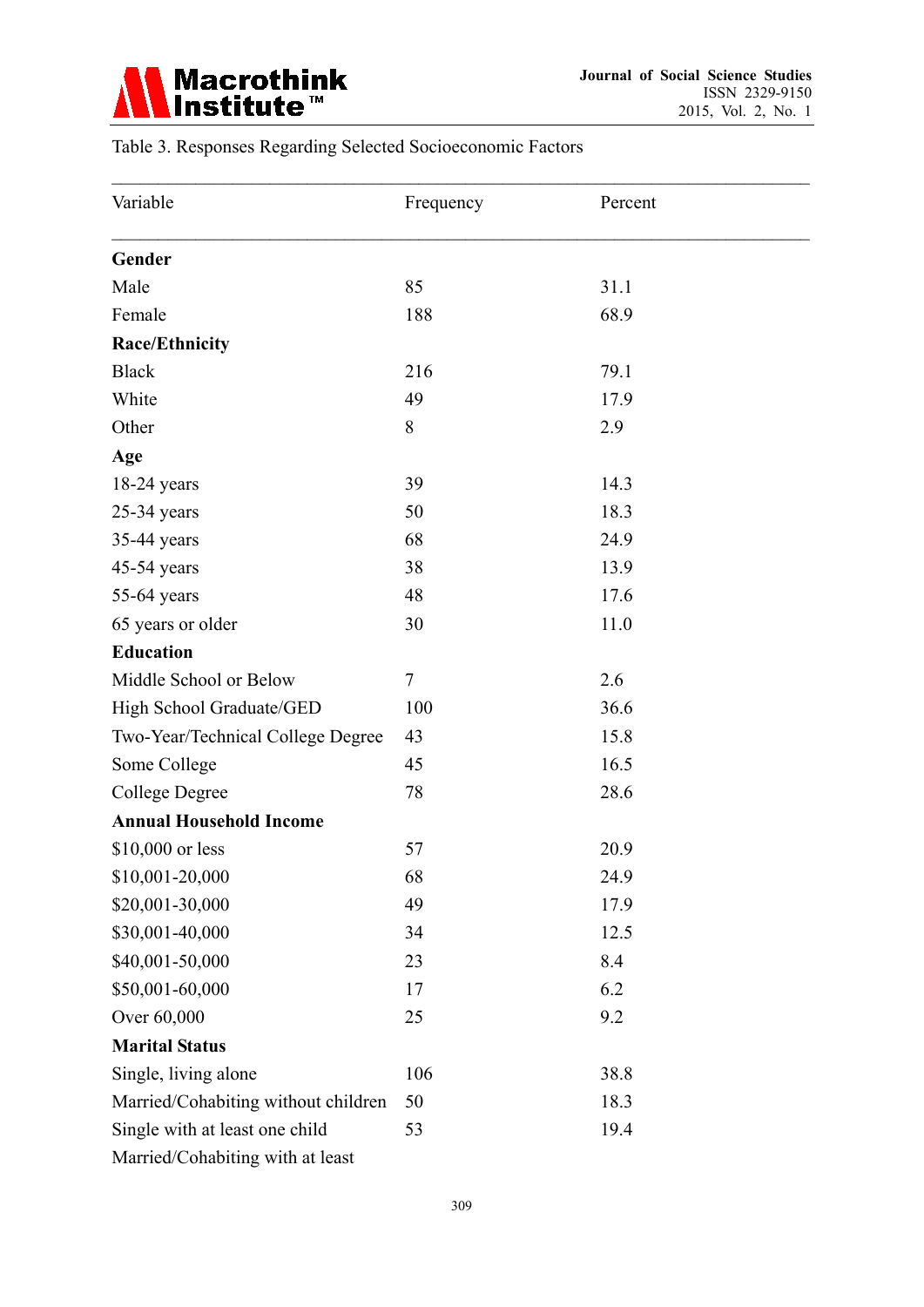

|             |     |      | $\overline{\phantom{a}}$<br>$\overline{\phantom{a}}$ |
|-------------|-----|------|------------------------------------------------------|
| one child   | 64  | 23.4 |                                                      |
| <b>BMI</b>  |     |      |                                                      |
| Underweight | 9   | 3.3  |                                                      |
| Normal      | 74  | 27.1 |                                                      |
| Overweight  | 85  | 31.1 |                                                      |
| Obese       | 105 | 38.5 |                                                      |
|             |     |      |                                                      |

At least, 58% agreed or strongly agreed that choosing a food that has low carbohydrate content; low fat content/fat free; low sugar content/sugar free; low sodium content/sodium free; high fiber/vitamin content; and presence of its nutritional label was important to them.

Also, a majority checked a food's nutritional label information before purchasing the food. It appears that generally the content of food was a key factor in choosing food. This is not surprising as consumers may be becoming health conscious or aware. The question is: does this translate to "actionable behavior?" That is, do consumers behave positively with the information they have? For example, if the consumer says that choosing a low sodium food is important, does he actually consume foods with lower sodium? In addition, "light" labeled food did not appear to have relative importance to the consumer as the other attributes.

| Variable                    | Frequency | Percent |  |
|-----------------------------|-----------|---------|--|
| <b>Low Carbohydrate</b>     |           |         |  |
| <b>Strongly Disagree</b>    | 9         | 3.3     |  |
| Disagree                    | 33        | 12.1    |  |
| Neutral                     | 72        | 26.4    |  |
| Agree                       | 78        | 28.6    |  |
| <b>Strongly Agree</b>       | 81        | 29.7    |  |
| <b>Low Fat/Fat Free</b>     |           |         |  |
| <b>Strongly Disagree</b>    | 11        | 4.0     |  |
| Disagree                    | 23        | 8.4     |  |
| Neutral                     | 59        | 21.6    |  |
| Agree                       | 108       | 39.6    |  |
| <b>Strongly Agree</b>       | 72        | 26.4    |  |
| <b>Low Sugar/Sugar Free</b> |           |         |  |
| <b>Strongly Disagree</b>    | 14        | 5.1     |  |
| Disagree                    | 33        | 12.1    |  |
| Neutral                     | 54        | 19.8    |  |
|                             | 310       |         |  |

Table 4. Responses Regarding Nutritional Claim Factors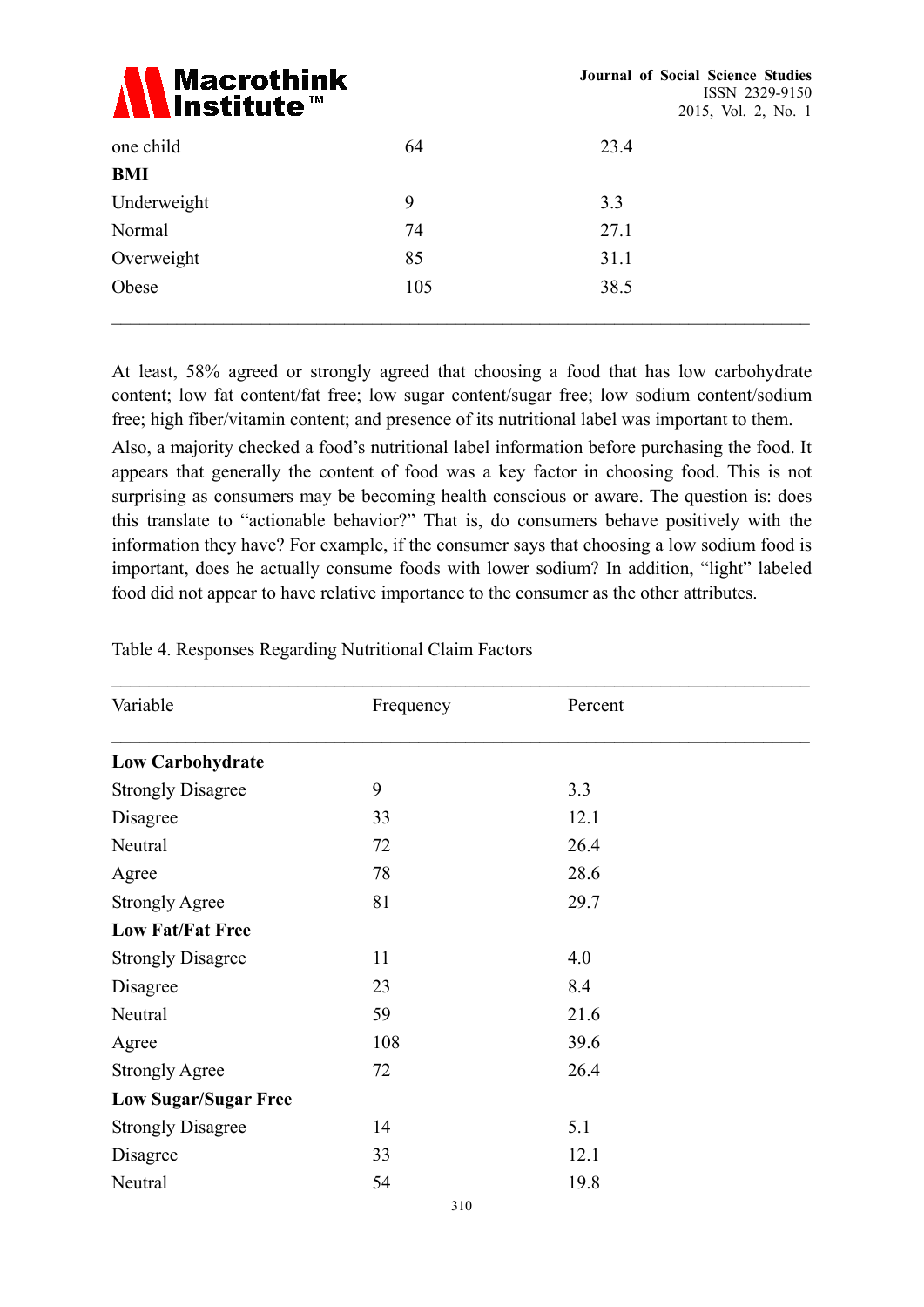

| Agree                         | 97  | 35.5 |  |
|-------------------------------|-----|------|--|
| <b>Strongly Agree</b>         | 75  | 27.5 |  |
| <b>Low Sodium/Sodium Free</b> |     |      |  |
| <b>Strongly Disagree</b>      | 9   | 3.3  |  |
| Disagree                      | 17  | 6.2  |  |
| Neutral                       | 63  | 23.1 |  |
| Agree                         | 101 | 37.0 |  |
| <b>Strongly Agree</b>         | 83  | 30.4 |  |
| Light                         |     |      |  |
| <b>Strongly Disagree</b>      | 9   | 3.3  |  |
| Disagree                      | 40  | 14.7 |  |
| Neutral                       | 91  | 33.3 |  |
| Agree                         | 86  | 31.5 |  |
| <b>Strongly Agree</b>         | 47  | 17.2 |  |
| Label                         |     |      |  |
| <b>Strongly Disagree</b>      | 5   | 1.8  |  |
| Disagree                      | 14  | 5.1  |  |
| Neutral                       | 47  | 17.2 |  |
| Agree                         | 101 | 37.0 |  |
| <b>Strongly Agree</b>         | 106 | 38.8 |  |
| <b>Information</b>            |     |      |  |
| Yes                           | 169 | 61.9 |  |
| N <sub>o</sub>                | 104 | 38.1 |  |
|                               |     |      |  |

Table 5 reflects the responses regarding purchasing behavior/food product attributes. About 81% agreed or strongly agreed that when purchasing a food item, its price was important to them. Nearly 48% agreed or strongly agreed that when purchasing a food item, its brand was important to them. Exactly 85% agreed or strongly agreed that when purchasing a food item, its flavor was important to them. Nearly 74% agreed or strongly agreed that when purchasing a food item, its nutritional properties was important to them. Almost 54% agreed or strongly agreed that when purchasing a food item, its origin was important to them. Exactly 56% agreed or strongly agreed that when purchasing a food item, its traceability was important to them. Approximately 77% agreed or strongly agreed that when purchasing a food item, its certification of quality was important to them.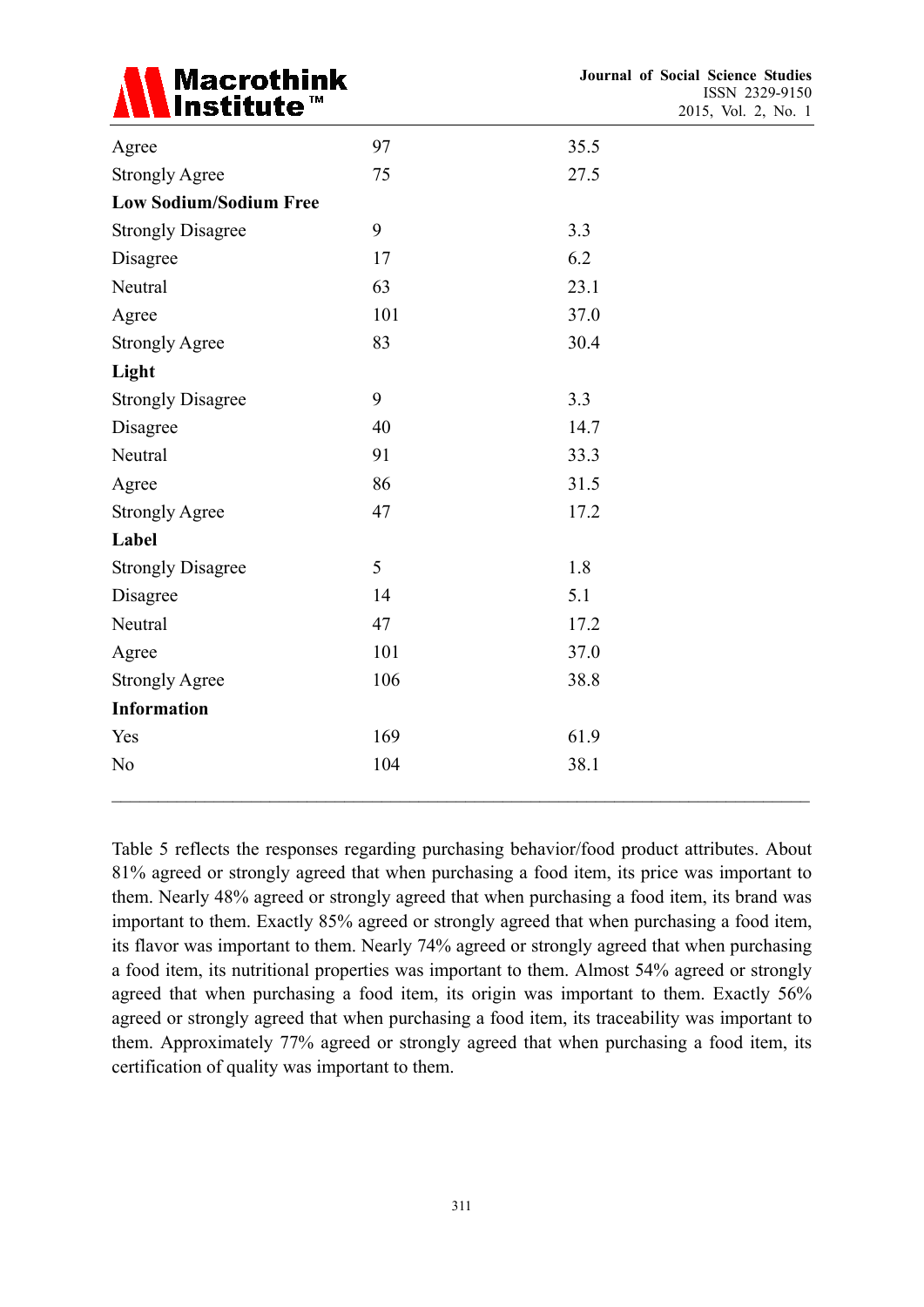

# Table 5. Responses Regarding Purchasing Behavior/Food Product Factors

| Variable                      | Frequency      | Percent |  |
|-------------------------------|----------------|---------|--|
| Price                         |                |         |  |
| <b>Strongly Disagree</b>      | $\overline{4}$ | 1.5     |  |
| Disagree                      | 12             | 4.4     |  |
| Neutral                       | 35             | 12.8    |  |
| Agree                         | 86             | 31.5    |  |
| <b>Strongly Agree</b>         | 136            | 49.8    |  |
| <b>Brand</b>                  |                |         |  |
| <b>Strongly Disagree</b>      | 11             | 4.0     |  |
| Disagree                      | 39             | 14.3    |  |
| Neutral                       | 93             | 34.1    |  |
| Agree                         | 88             | 32.2    |  |
| <b>Strongly Agree</b>         | 42             | 15.4    |  |
| <b>Flavor</b>                 |                |         |  |
| <b>Strongly Disagree</b>      | $\overline{2}$ | 0.7     |  |
| Disagree                      | 5              | 1.8     |  |
| Neutral                       | 34             | 12.5    |  |
| Agree                         | 121            | 44.3    |  |
| <b>Strongly Agree</b>         | 111            | 40.7    |  |
| <b>Nutritional Properties</b> |                |         |  |
| <b>Strongly Disagree</b>      | 8              | 2.9     |  |
| Disagree                      | 14             | 5.1     |  |
| Neutral                       | 50             | 18.3    |  |
| Agree                         | 123            | 45.1    |  |
| <b>Strongly Agree</b>         | 78             | 28.6    |  |
| Origin                        |                |         |  |
| <b>Strongly Disagree</b>      | 14             | 5.1     |  |
| Disagree                      | 32             | 11.7    |  |
| Neutral                       | 80             | 29.3    |  |
| Agree                         | 101            | 37.0    |  |
| <b>Strongly Agree</b>         | 46             | 16.8    |  |
| Traceability                  |                |         |  |
| <b>Strongly Disagree</b>      | 12             | 4.4     |  |
| Disagree                      | 36             | 13.2    |  |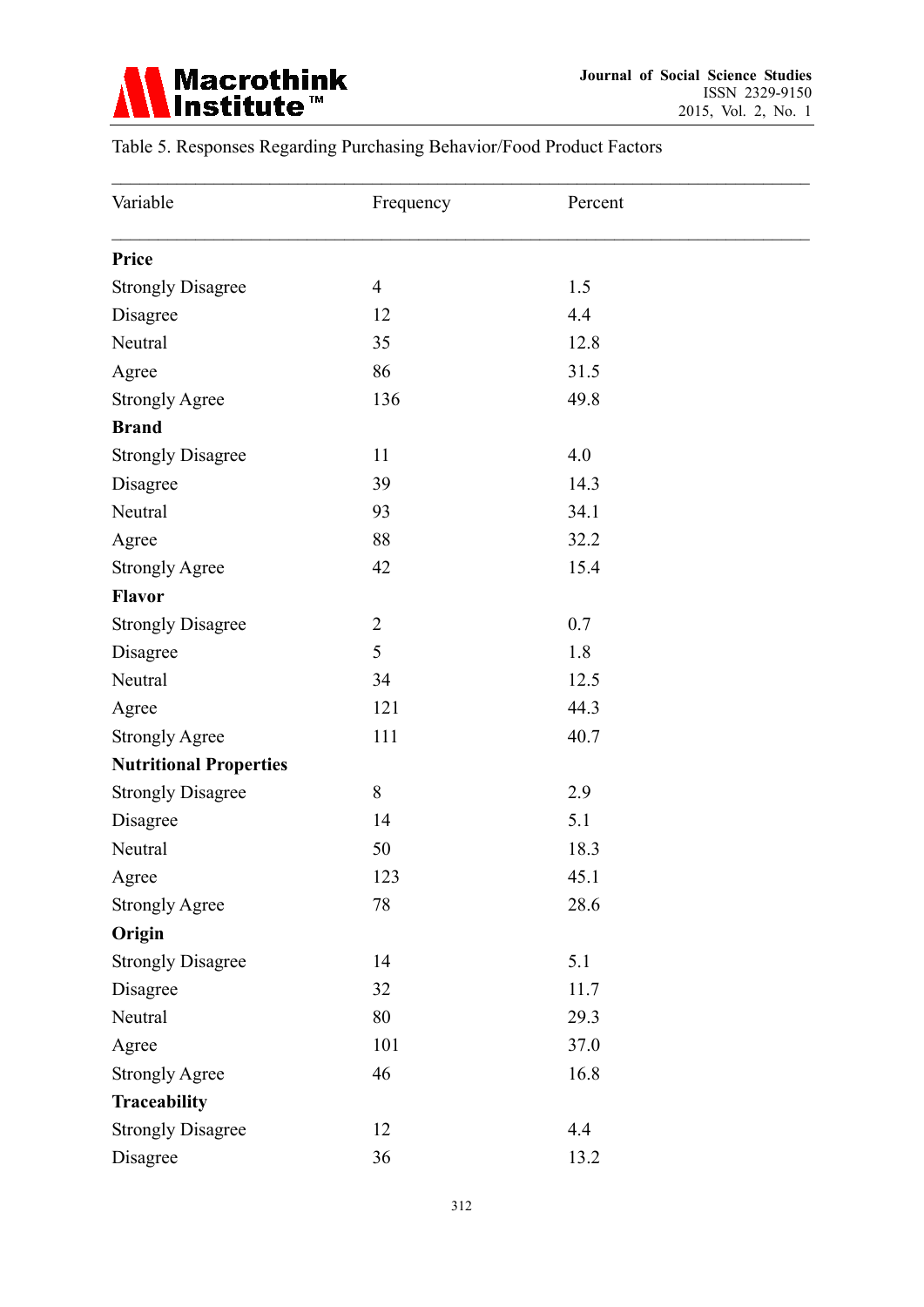

| Neutral                  | 72  | 26.4 |  |
|--------------------------|-----|------|--|
| Agree                    | 95  | 34.8 |  |
| <b>Strongly Agree</b>    | 58  | 21.2 |  |
| <b>Certification</b>     |     |      |  |
| <b>Strongly Disagree</b> | 8   | 2.9  |  |
| Disagree                 | 15  | 5.5  |  |
| Neutral                  | 57  | 20.9 |  |
| Agree                    | 116 | 42.5 |  |
| <b>Strongly Agree</b>    | 77  | 28.2 |  |
|                          |     |      |  |

In this case, at least, 54% agreed or strongly agreed that when purchasing a food item, its price; flavor; nutritional properties; origin; traceability; and certification of quality was important to them. Overall, it appears respondents were more concerned with flavor, price, nutritional properties, and certification, with at least 74% agreeing or strongly agreeing. What's more, the brand of the food item did not appear to have a high degree of importance to the consumer. In addition, the finding on nutritional properties in this case (majority, 74% agreed or strongly agreed) is in sync with the "nutritional claim attribute" finding on nutritional label information of a majority (62%) of respondents affirming that before purchasing a food item, they check its nutritional label information.

Table 6 presents responses regarding food safety attributes. Nearly 82% agreed or strongly agreed that they were concerned with food safety aspects of a food item. Almost 92% checked the expiry date of a food item; and 64% read the list of ingredients of a food item. Since 82% agreed or strongly agreed that they were concerned with food safety aspects of a food item, a majority checked the expiry date, and read the list of ingredients of a food item. A tenable reason may be that they wanted to be certain of the status of the food item.

Table 7 depicts responses regarding healthy lifestyle attributes. About 54% of respondents participated in a fitness activity or exercised regularly; whereas 46% did not. Nearly 18% stated that they smoked regularly and 82% did not. Also, nearly 86% stated that they ate fruits and vegetables regularly and 14% did not. Although the majority of respondents did not smoke or eat fruits and vegetables regularly, many of them were overweight and obese (Table 3). This may be a confirmation of a higher proportion of them not exercising regularly versus eating fruits and vegetables regularly (54% versus 86%). It may be a testament that eating fruits and vegetables alone may not be enough to reduce overweight and obesity.

### *4.2 Regression Results*

Table 8 shows the estimates for the model. Overall, the model was highly significant ( $p =$ 0.006), with a chi-square value of 48.851. This implies that, at least one or all of the factors jointly explain variation in obesity. For the socioeconomic factors, age and race/ethnicity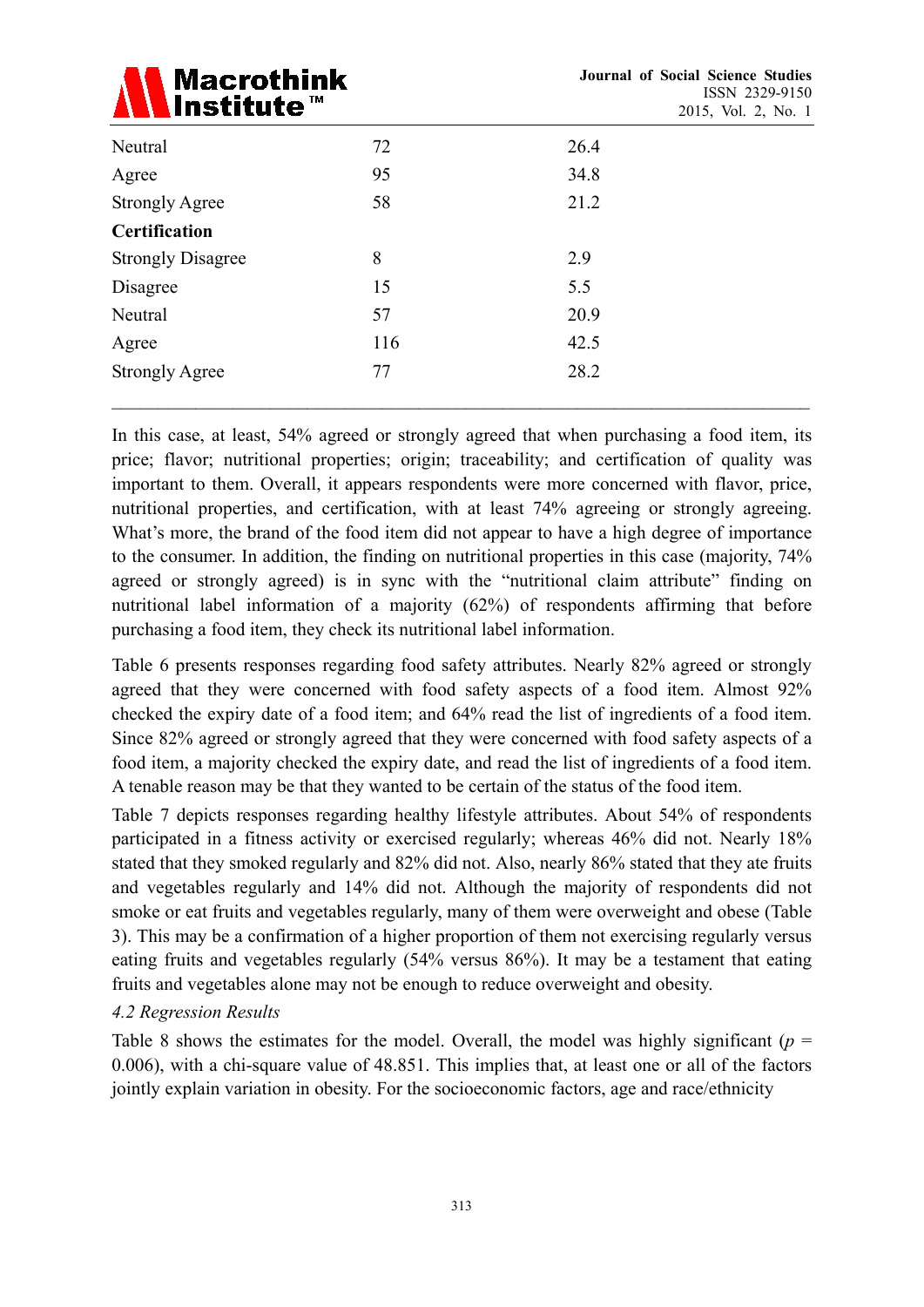

|  | Table 6. Responses Regarding Food Safety Factors |  |  |  |  |
|--|--------------------------------------------------|--|--|--|--|
|--|--------------------------------------------------|--|--|--|--|

| Variable                 | Frequency      | Percent |  |
|--------------------------|----------------|---------|--|
| <b>Safety</b>            |                |         |  |
| <b>Strongly Disagree</b> | $\overline{7}$ | 2.6     |  |
| Disagree                 | 12             | 4.4     |  |
| Neutral                  | 31             | 11.4    |  |
| Agree                    | 104            | 38.1    |  |
| <b>Strongly Agree</b>    | 119            | 43.6    |  |
| <b>Expiry Date</b>       |                |         |  |
| Yes                      | 252            | 92.3    |  |
| N <sub>o</sub>           | 21             | 7.7     |  |
| <b>Ingredients</b>       |                |         |  |
| Yes                      | 175            | 64.1    |  |
| N <sub>0</sub>           | 98             | 35.9    |  |

### Table 7. Responses Regarding Healthy Lifestyle Factors

| Variable                           | Frequency | Percent |  |
|------------------------------------|-----------|---------|--|
| <b>Fitness Activity (Exercise)</b> |           |         |  |
| Yes                                | 148       | 54.2    |  |
| N <sub>o</sub>                     | 125       | 45.8    |  |
| <b>Smoke</b>                       |           |         |  |
| Yes                                | 49        | 17.9    |  |
| N <sub>o</sub>                     | 224       | 82.1    |  |
| <b>Fruits and Vegetables</b>       |           |         |  |
| Yes                                | 236       | 86.4    |  |
| N <sub>o</sub>                     | 37        | 13.6    |  |

were highly significant and positive with obesity, respectively, as  $p = 0.001$  and  $p = 0.016$ . For the former, it means that overweight and obesity increase with age. For the latter, it implies that overweight and obesity are far more likely for Blacks than Whites or other races. The results for age are consistent with those by Noppa & Bengtsson (1980), Miljkovic et al. (2008), Cavaliere & Banterle (2008), and Banterle & Cavaliere (2009) who all found that age has a pronounced effect on overweight and obesity. Also, as people age, they tend to put on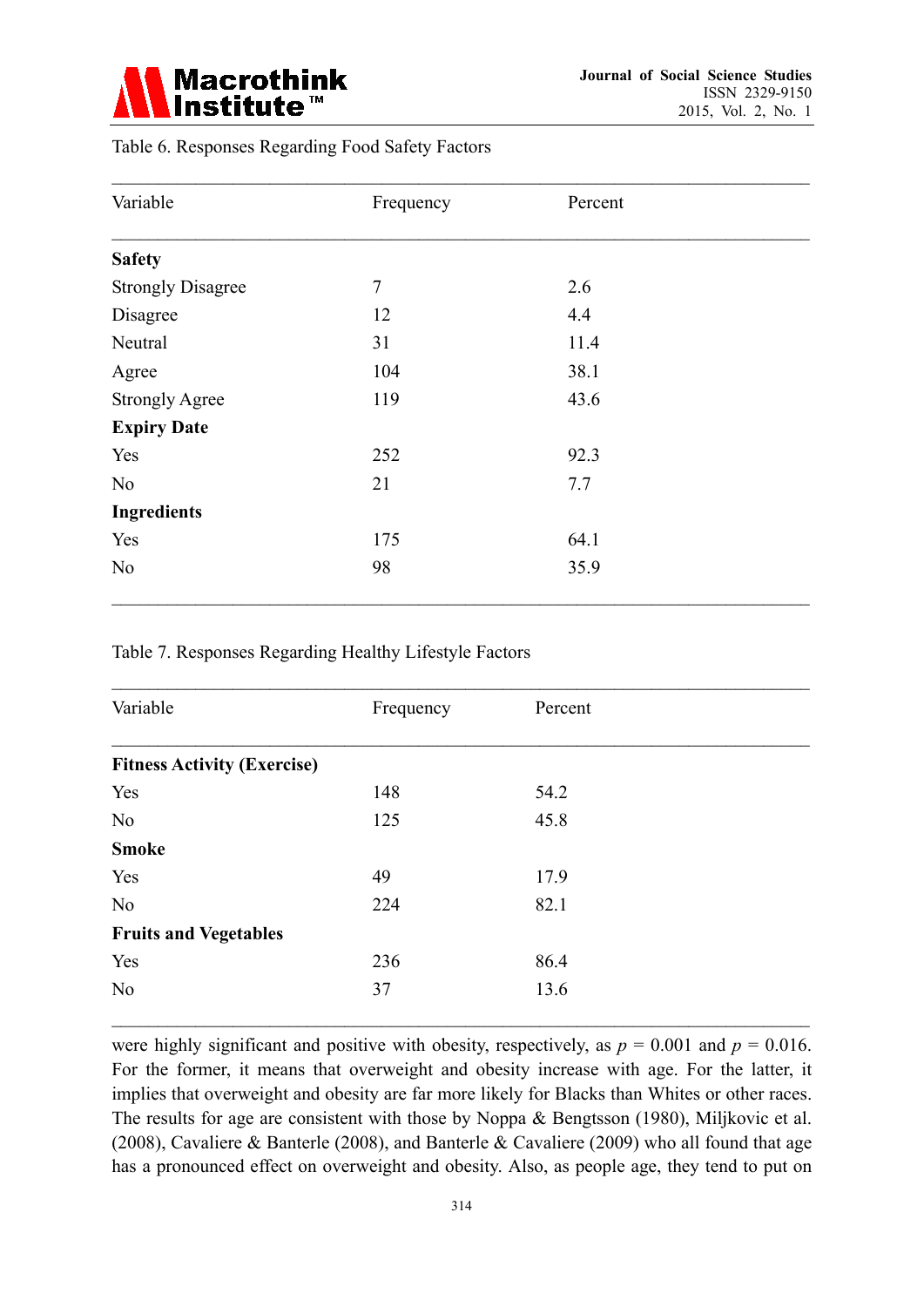

weight more if they do not watch what they eat and how they eat, all things equal. This could be a reason for the finding. The findings for race/ethnicity are also consistent with those found by Miljkovic et al. (2008) and Akil & Ahmad (2011) who reported similar findings of

| Variable                                        | $\beta$     | $\overline{P}$ |  |  |
|-------------------------------------------------|-------------|----------------|--|--|
| <b>Socioeconomic Factors</b>                    |             |                |  |  |
| Gender                                          | 0.214       | 0.454          |  |  |
| Race/Ethnicity                                  | $0.616**$   | 0.016          |  |  |
| Age                                             | $0.310***$  | 0.001          |  |  |
| Education                                       | $-0.030$    | 0.790          |  |  |
| Income                                          | $-0.020$    | 0.810          |  |  |
| <b>Marital Status</b>                           | 0.009       | 0.930          |  |  |
| <b>Nutritional Claim Factors</b>                |             |                |  |  |
| Carbohydrate                                    | $0.325**$   | 0.054          |  |  |
| Fat                                             | 0.043       | 0.835          |  |  |
| Sugar                                           | $-0.001$    | 0.997          |  |  |
| Sodium                                          | 0.310       | 0.121          |  |  |
| Fiber/vitamin                                   | $-0.212$    | 0.233          |  |  |
| Light                                           | $-0.399***$ | 0.018          |  |  |
| Label                                           | $-0.433***$ | 0.017          |  |  |
| Information                                     | 0.309       | 0.217          |  |  |
| <b>Purchasing Behavior/Food Product Factors</b> |             |                |  |  |
| Price                                           | $0.267*$    | 0.061          |  |  |
| <b>Brand</b>                                    | $-0.060$    | 0.644          |  |  |
| Flavor                                          | 0.218       | 0.218          |  |  |
| Properties                                      | 0.000       | 1.000          |  |  |
| Origin                                          | 0.140       | 0.395          |  |  |
| Traceability                                    | $-0.096$    | 0.576          |  |  |
| Certification                                   | 0.190       | 0.290          |  |  |
| <b>Food Safety Factors</b>                      |             |                |  |  |
| Safety                                          | $-0.048$    | 0.336          |  |  |
| Date                                            | $-0.287$    | 0.577          |  |  |
| Ingredients                                     | $-0.226$    | 0.460          |  |  |
| <b>Healthy Lifestyle Factors</b>                |             |                |  |  |
| Activity                                        | $-0.314$    | 0.227          |  |  |
|                                                 |             |                |  |  |

Table 8. Estimates of the Parameters for the Model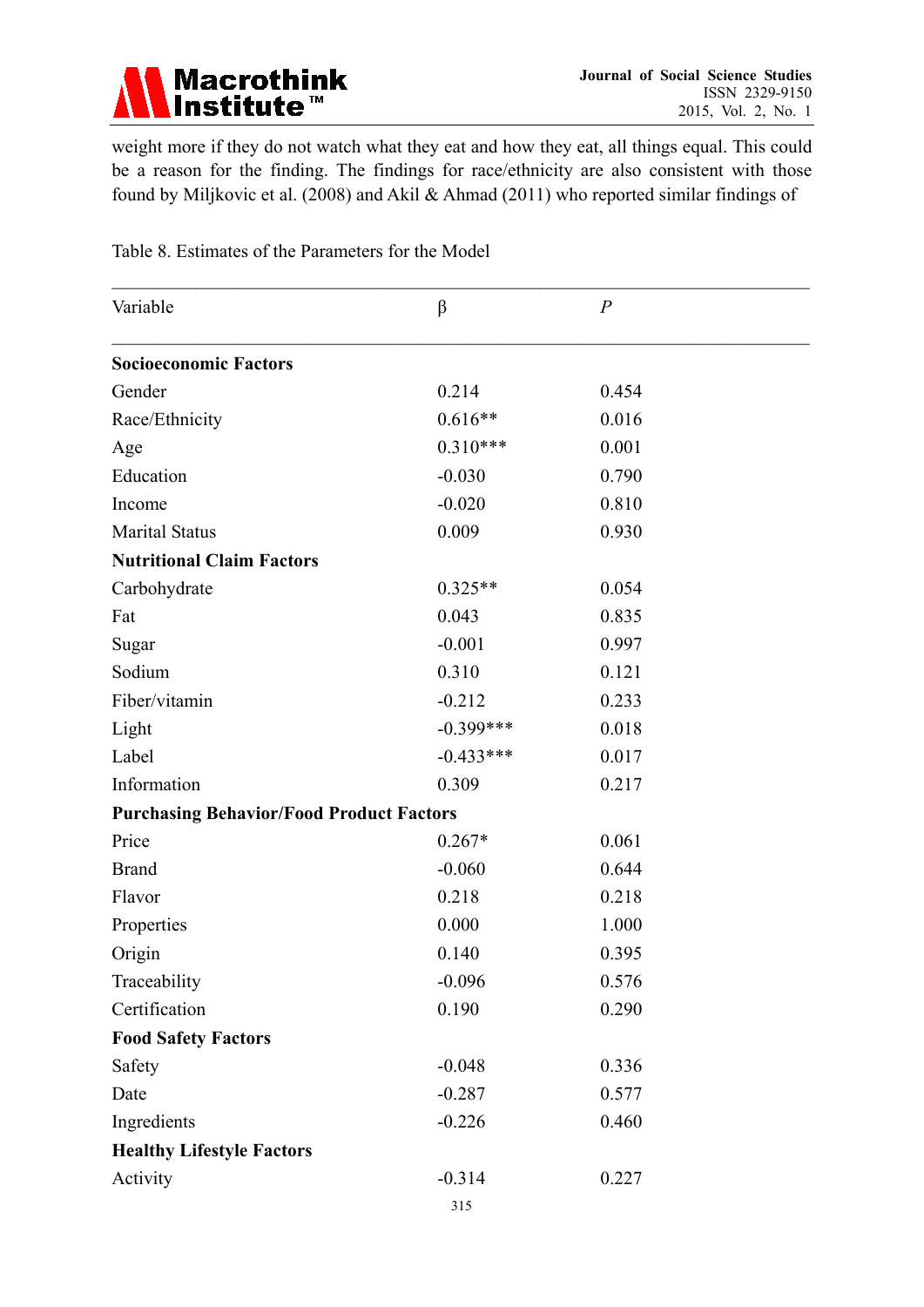| <b>Macrothink</b><br><b>\Institute™</b> |                         | <b>Journal of Social Science Studies</b><br>ISSN 2329-9150<br>2015, Vol. 2, No. 1 |  |
|-----------------------------------------|-------------------------|-----------------------------------------------------------------------------------|--|
| Smoke                                   | $-0.001$                | 0.997                                                                             |  |
| <b>Fruits and Vegetables</b>            | $-0.333$                | 0.417                                                                             |  |
| Chi-square                              | 48.851*** $(p = 0.006)$ |                                                                                   |  |
| Nagelkerke                              | 0.180                   |                                                                                   |  |
|                                         |                         |                                                                                   |  |

\*\*\*Significant at 1%; \*\*Significant at 5%; \*Significant at 10%

Blacks being more likely overweight and obese than other races. Moreover, it is plausible that Blacks may be purchasing the wrong types of food or consuming obesity-prone foods; hence, the significant finding. Although gender, education, annual household income, and marital status were not significant, they seem to follow the pattern in the literature. That is, overweight and obesity are more likely for women than men, positive relationship; less likely for those with higher education, negative relationship; less likely for those with higher incomes, negative relationship; and more likely for those living with children in their households or in larger households, positive relationship.

For the nutritional claim factors, choosing a food that is labeled "light" or has its nutritional label was highly significant and negative, respectively,  $p = 0.018$  and  $p = 0.017$ . This implies that overweight and obesity decrease by selecting "light" labeled food or food that has its nutritional label. Both of these factors were not significant for Cavaliere & Banterle (2008) and Banterele & Cavaliere (2009). However, it is not surprising that food that is labeled "light" is significantly and negatively related to obesity as food with decreased fats are supposed to reduce obesity. In the same vein, a food item that has its nutrition label most likely will attract consumers to read it, causing them to stay away from any items associated with obesity; hence, the negative relationship. In addition, choosing a food that has low carbohydrate content was highly significant and positive,  $p = 0.054$ . This means that overweight and obesity increase by choosing a food that has low carbohydrate content. Again, this result is contrary to the results of Cavaliere & Banterle (2008) and Banterele & Cavaliere (2009) who found no significant relationship between nutritional claim factors and overweight and obesity. A plausible explanation for this result may be that the food that the respondents were choosing may not necessarily have low carbohydrate content or may be obesity-prone; consequently, increasing overweight and obesity. Fat, sugar, sodium, fiber/vitamin, and nutritional label information were not statistically significant. Two factors, fat and fiber/vitamin, draw attention; although not significant, fat increases overweight and obesity, positive relationship, and consuming fiber/vitamin decrease overweight and obesity, negative relationship.

For the purchasing behavior/food product factors, only price was significant and positive at *p*  $= 0.061$ . This means that overweight and obesity increased regardless of increases in the price of a food item. An explanation is that, although the price of the food item was important, respondents were attached or addicted to that food, which may be obesity-prone, regardless of price increases and they just stuck with that food item. Another plausible reason may be the non-availability of food which may be healthy and less obesity-prone with reasonable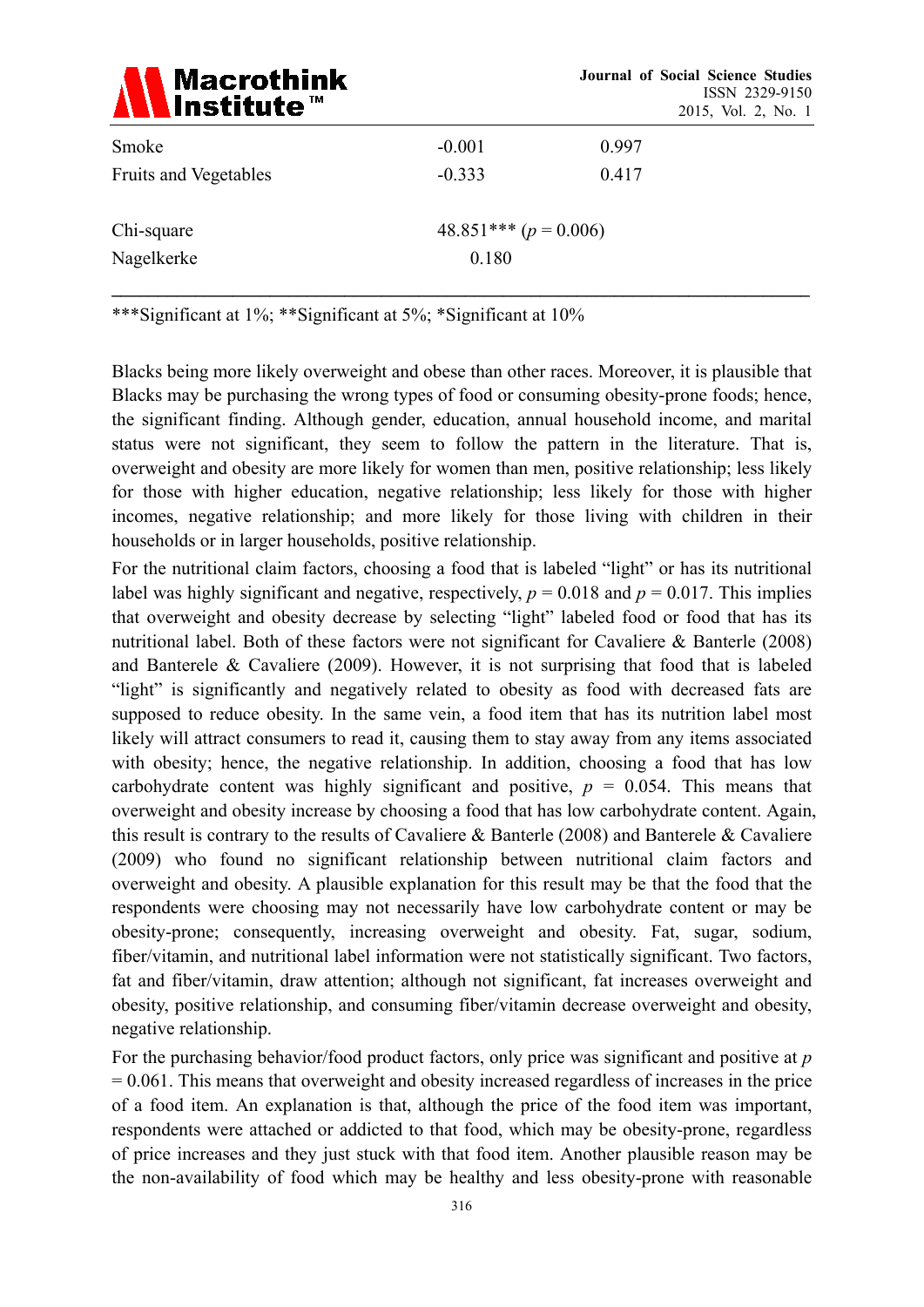

### prices.

None of the food safety factors or the healthy lifestyle factors was significant. Considering the food safety factors, for example, although none was significant, they all seem to follow the literature and theory (negative relationships), implying that overweight and obesity decreased as respondents paid attention to food safety aspects of a food item; checked the expiry date of a food item; or read the list of ingredients of a food item. The results are in agreement with those of Banterle & Cavaliere (2009). Similarly, focusing on the healthy lifestyle factors, they all also seem to follow the literature and theory (negative relationships). Here again, overweight and obesity decreased as respondents participated in a fitness activity or exercised, not smoking, or ate fruits and vegetables regularly. The implication is that exercising, not smoking, and eating fruits and vegetables regularly are a good thing. The results are quite in sync with those of Banterle & Cavaliere (2009) and Musaiger, Al-Mulla, & Al-Mannai (2000); although in the case of the former authors, fitness activity had a significant relationship with obesity.

### **5. Conclusion**

The study analyzed factors affecting obesity in the Alabama Black Belt and surrounding counties. Specifically, it identified and described socioeconomic factors, described and assessed other factors associated with obesity, developed a model for obesity, and estimated the extent to which the factors influenced obesity. The results regarding socioeconomic attributes show, for example, a fairly highly educated group, with a relatively modest annual household income, and many with no children at home. There were also a high proportion of overweight and obese respondents. In addition, most (at least 58%) agreed or strongly agreed with all (but one) statements regarding nutritional claim attributes. Similarly, most (at least 54%) agreed or strongly agreed with all (but one) statements regarding purchasing behavior/food product attributes.

Moreover, a majority (at least 64%) agreed or strongly agreed that they were concerned with food safety issues, or affirmed they checked the expiry date or read the list of ingredients on a food item; and a sizeable majority affirmed that they participated in fitness activity (54%) or eat fruits and vegetables (86%) regularly; however, an overwhelming majority (82%) did not smoke. The ordinal logit analysis revealed that selected factors had significant effects on overweight and obesity: specifically, age and race/ethnicity among the socioeconomic factors; light, nutrition label, and low carbohydrate, among the nutritional claim factors; and price among the purchasing behavior/food product factors. Although other factors (gender, education, household income, marital status, concerns with food safety, checking expiry date, reading ingredients, regular fitness activity, not smoking, and eating fruits and vegetables regularly) were not significant, they followed the literature in terms of direction.

Based on the above, overweight and obesity can affect the lives of many individuals in the society, especially the Alabama Black Belt and surrounding counties. These findings show that there is a high prevalence of overweight and obesity in these counties, which may be associated with socioeconomic, nutritional claim, purchasing behavior/food product, food safety, and healthy lifestyle factors. Furthermore, based on the factors addressed, there is a need for obesity assistance and education providers to consider age; race/ethnicity; "light"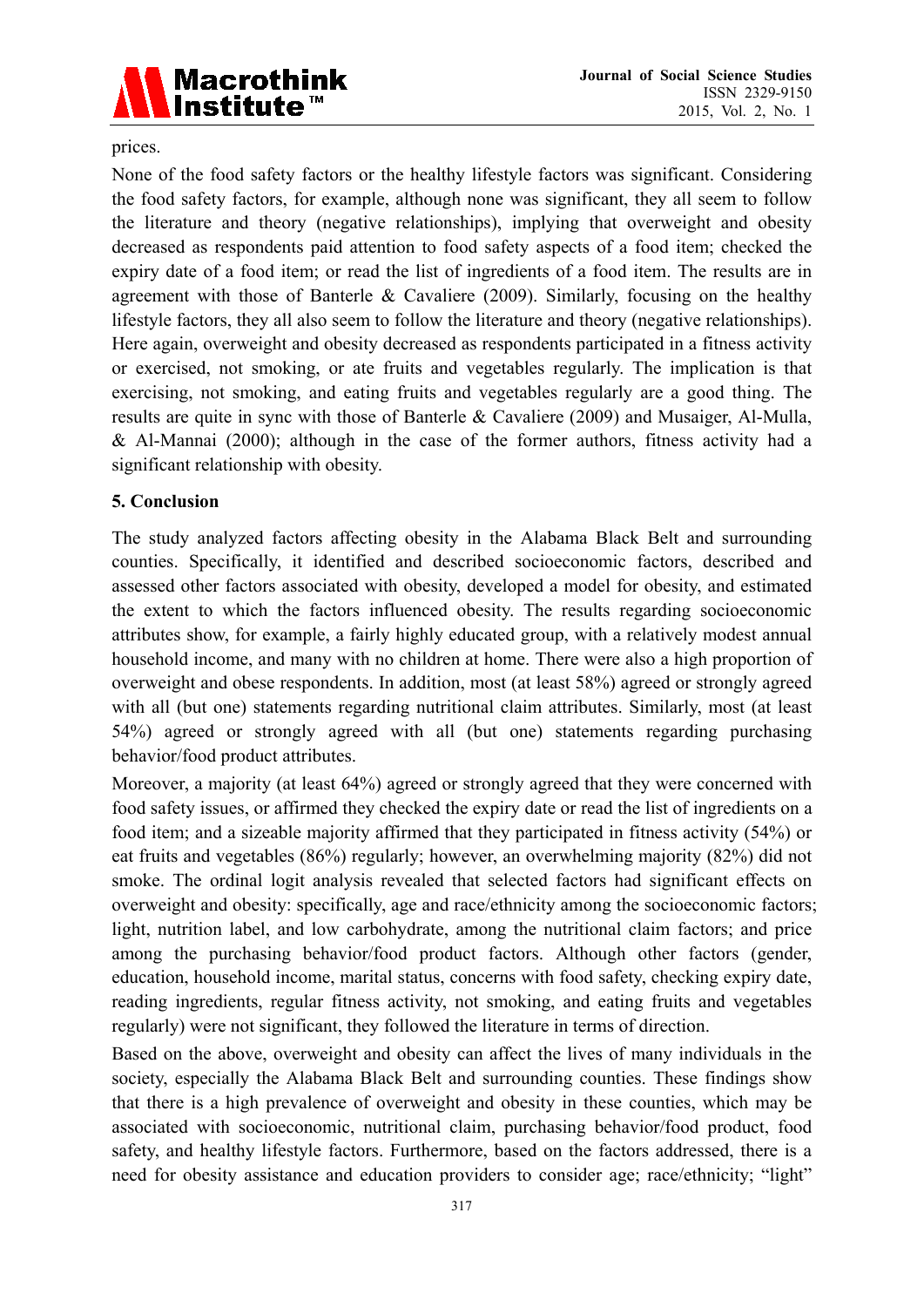

labeled food; nutrition label; low carbohydrate content food; and price, as well as regular fitness activity or exercise, and eating fruits and vegetables regularly in obesity education in an effort to reduce obesity in the targeted area. The latter two factors, although not significant, displayed a negative relationship with obesity, and hence, their needed consideration in obesity education.

This study has contributed to further insights into how selected factors affect obesity, especially the Alabama Black Belt and surrounding counties, a mainly rural and relatively poor region. The results of the study also show that age; race/ethnicity; labeled "light"; nutrition label; low carbohydrate content food; and price are contributing factors to obesity. Additionally, regular fitness activity and eating more fruits and vegetables on a regular basis can contribute to lowering the prevalence of obesity because of their negative relationships with obesity. One limitation of the study is the use of convenience sampling; that is, it does not guarantee a fair representation of particular groups. Nonetheless, it is still used in research because of its ability to generate quick, important, and useful information that would not be possible using other means. It is recommended that similar studies be conducted in the Black Belt, using a larger sample size, covering a wider geographical area, and/or using different methodologies to see if these findings would replicate.

### **References**

Alabama Obesity Task Force. (2005). *Strategic plan for the prevention and control of overweight and obesity in Alabama*, Alabama Department of Public Health, Montgomery, AL.

Akil, L, & Ahmad, H. A. (2011). Effects of socioeconomic factors on obesity rates in four southern states and Colorado. *Ethnicity and Disease, 21*(1), 58-62.

Banterle, A., & Cavaliere, A. (2009). The social and economic determinants of obesity: An empirical study in Italy. Presented at the 113<sup>th</sup> EAAE Seminar, Chania, Greece, September 3-6. Retrieved August 15, 2013, from http://www.ageconsearch.umn.edu/bitstream/90889/2/Cavaliere.pdf

Cavaliere, A., & Banterle, A. (2008). Economic factors affecting obesity: An application in Italy. Presented at the  $12<sup>th</sup>$  Congress of the European Association of Agricultural Economists, Ghent, Belgium. Retrieved July 28, 2013, from http://ideas.repec.org/p/ags/eaae08/44324.html

CDC. (2014a). Adult obesity facts. Retrieved July 25, 2014, from http://www.cdc.gov/obesity/data/adult.html

CDC. (2014b). Adult obesity prevalence data. Retrieved July 25, 2014, from http://www.cdc.gov/diabetes/atlas/countydata/OBPREV/data\_Alabama.pdf

CDC. (2011). About BMI for adults. Retrieved July 25, 2014, from http://www.cdc.gov/healthweight/assessing/bmi/adult\_bmi/index.html

Center for Economics and Business Research, The University of Alabama. (2014). Traditional Counties of the Alabama Black Belt. Retrieved March 17, 2014, from http://www.cber.cba.ua.edu/edata/maps/images/PDFs/blackbelt.pdf

Miljkovic, D., Nganje, W, & de HChastenet, H. (2008). Economic factors affecting the